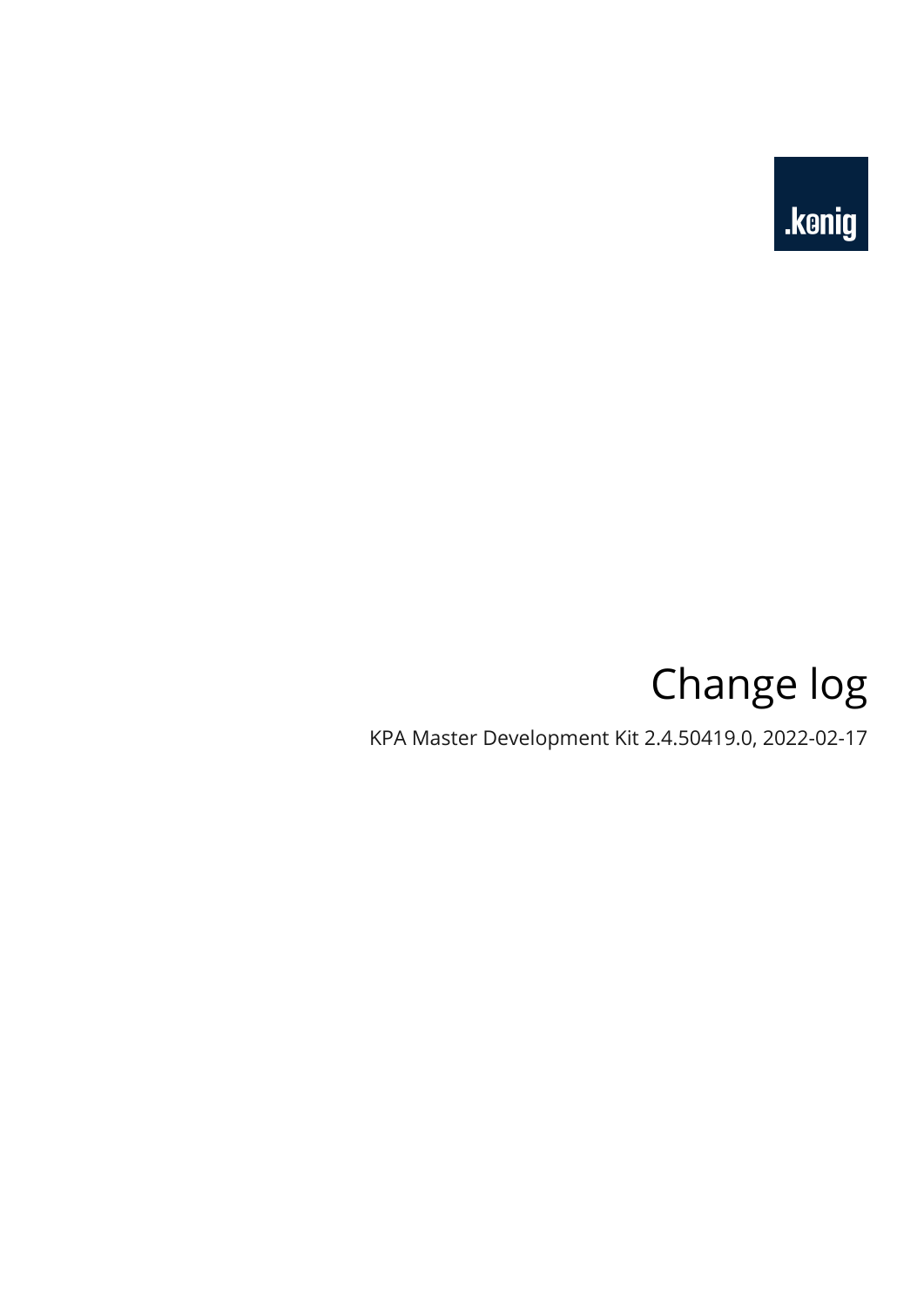# **Contents**

| 1.1. INtime |  |
|-------------|--|
|             |  |
|             |  |
|             |  |
|             |  |
|             |  |
|             |  |
|             |  |
|             |  |
|             |  |
|             |  |
|             |  |
|             |  |
| 6.1. Linux  |  |
|             |  |
|             |  |
|             |  |
|             |  |
|             |  |
|             |  |
|             |  |
|             |  |
|             |  |
|             |  |
|             |  |
|             |  |
|             |  |
|             |  |
|             |  |
|             |  |
|             |  |
|             |  |
|             |  |
|             |  |
|             |  |
|             |  |
|             |  |
|             |  |
|             |  |
|             |  |
|             |  |
|             |  |
|             |  |
|             |  |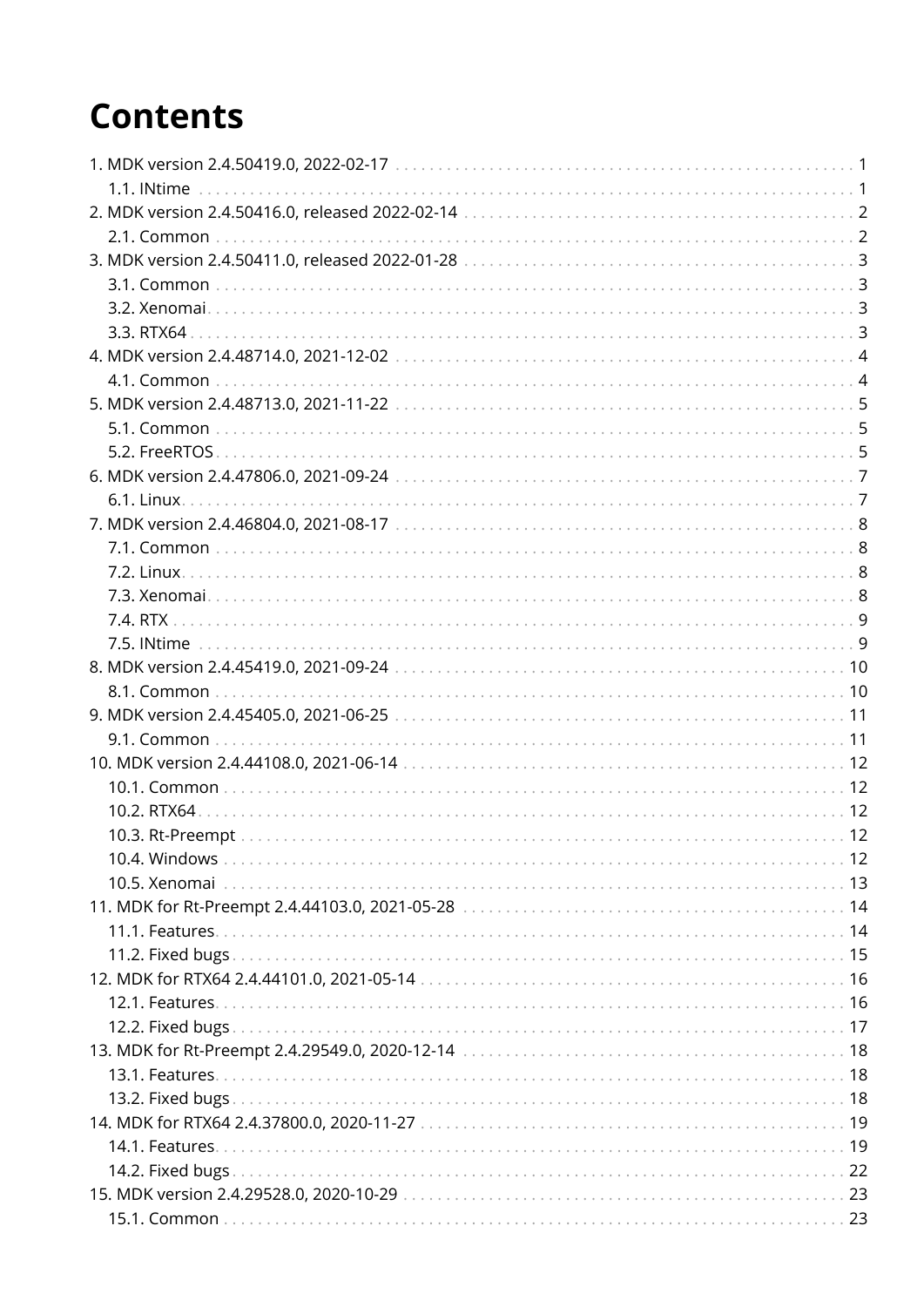| 21. MDK for Zynq/Zynq Ultrascale+ FreeRTOS version 2.3.41907.0, 2019-10-18. 32  |  |
|---------------------------------------------------------------------------------|--|
|                                                                                 |  |
|                                                                                 |  |
| 22. MDK for Zynq/Zynq Ultrascale+ FreeRTOS version 2.3.39209.0, 2019-07-31. 33  |  |
|                                                                                 |  |
|                                                                                 |  |
| 23. MDK for Zynq/Zynq Ultrascale+ FreeRTOS version 2.3.38100.0, 2019-06-28. 34  |  |
|                                                                                 |  |
| 24. MDK for Zynq/Zynq Ultrascale+ FreeRTOS version 2.3.19400.0, 2018-12-17.  35 |  |
|                                                                                 |  |
|                                                                                 |  |
|                                                                                 |  |
|                                                                                 |  |
|                                                                                 |  |
|                                                                                 |  |
|                                                                                 |  |
|                                                                                 |  |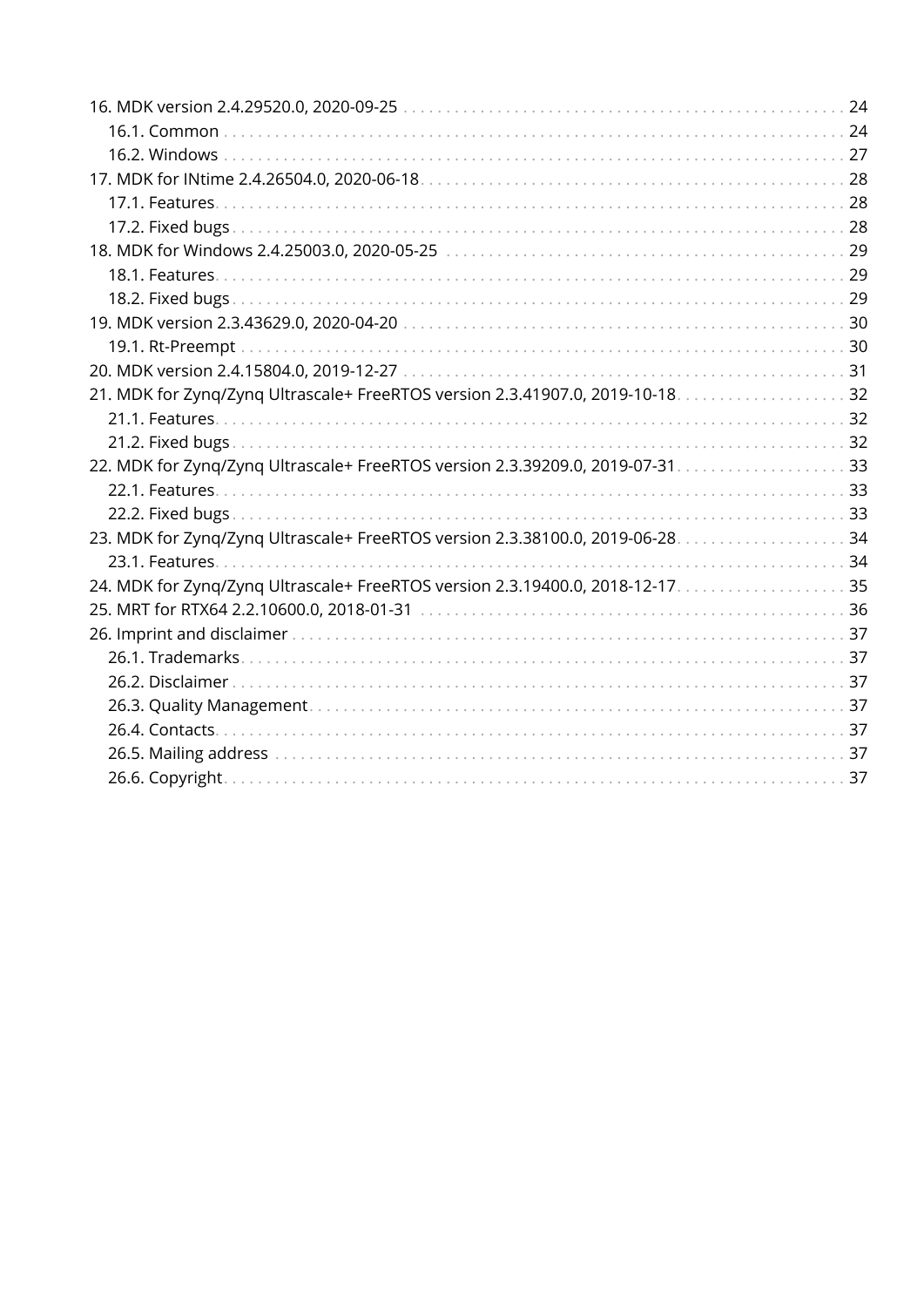

# <span id="page-3-0"></span>**1. MDK version 2.4.50419.0, 2022-02-17**

# <span id="page-3-1"></span>**1.1. INtime**

## **1.1.1. Fixed bugs**

• Minor bugs fix.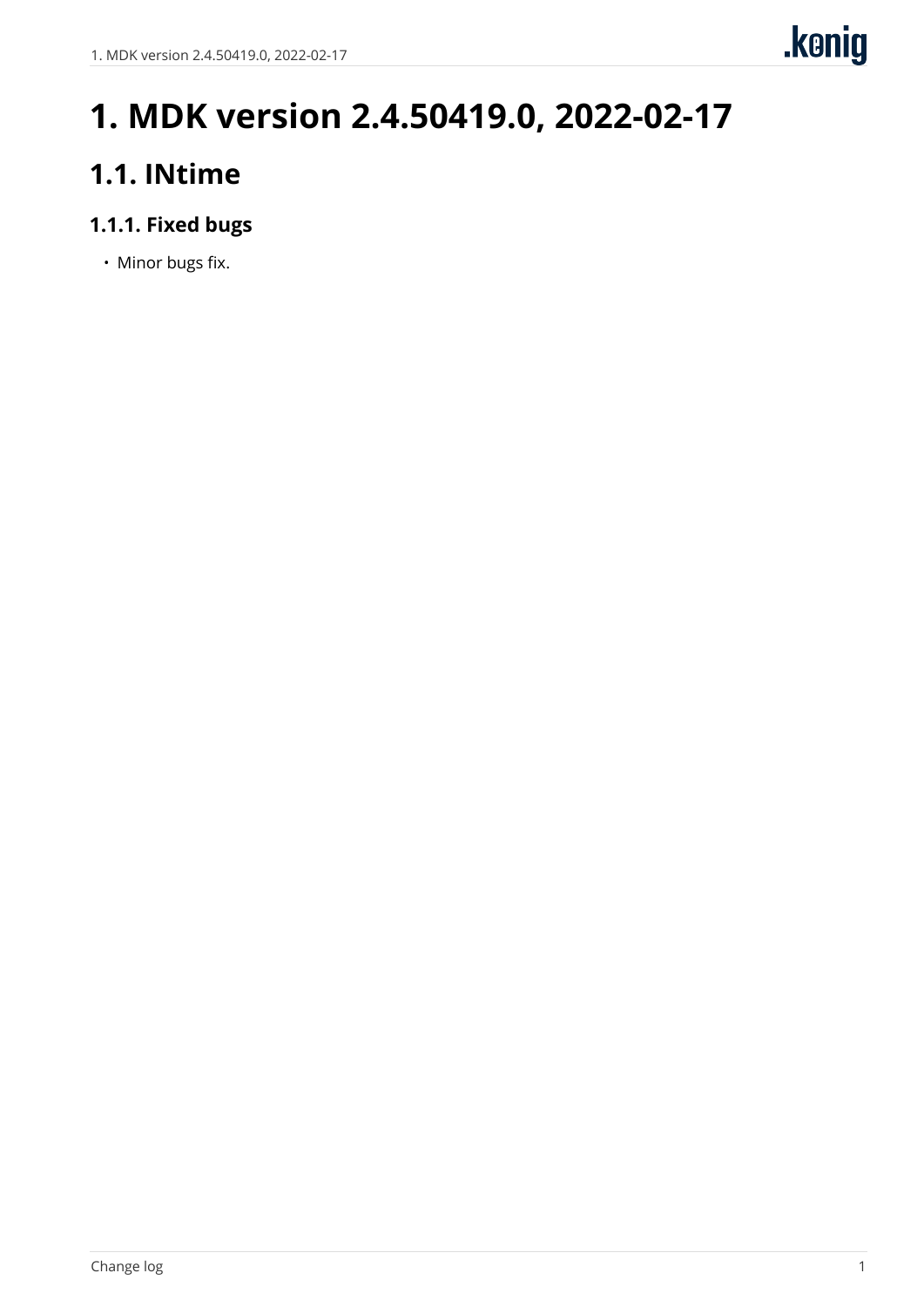# <span id="page-4-0"></span>.konig

# **2. MDK version 2.4.50416.0, released 2022-02- 14**

# <span id="page-4-1"></span>**2.1. Common**

## **2.1.1. Features**

#### **2.1.1.1. A new call EcatRPCStartClientWithTimeout() has been added to rpcclient library to redefine communication timeout at rpc client startup.**

### **2.1.1.2. XML parser improvement**

From now on, in addition to the values 1/0, Master can recognize the True/False values of boolean variables when parsing an XML file.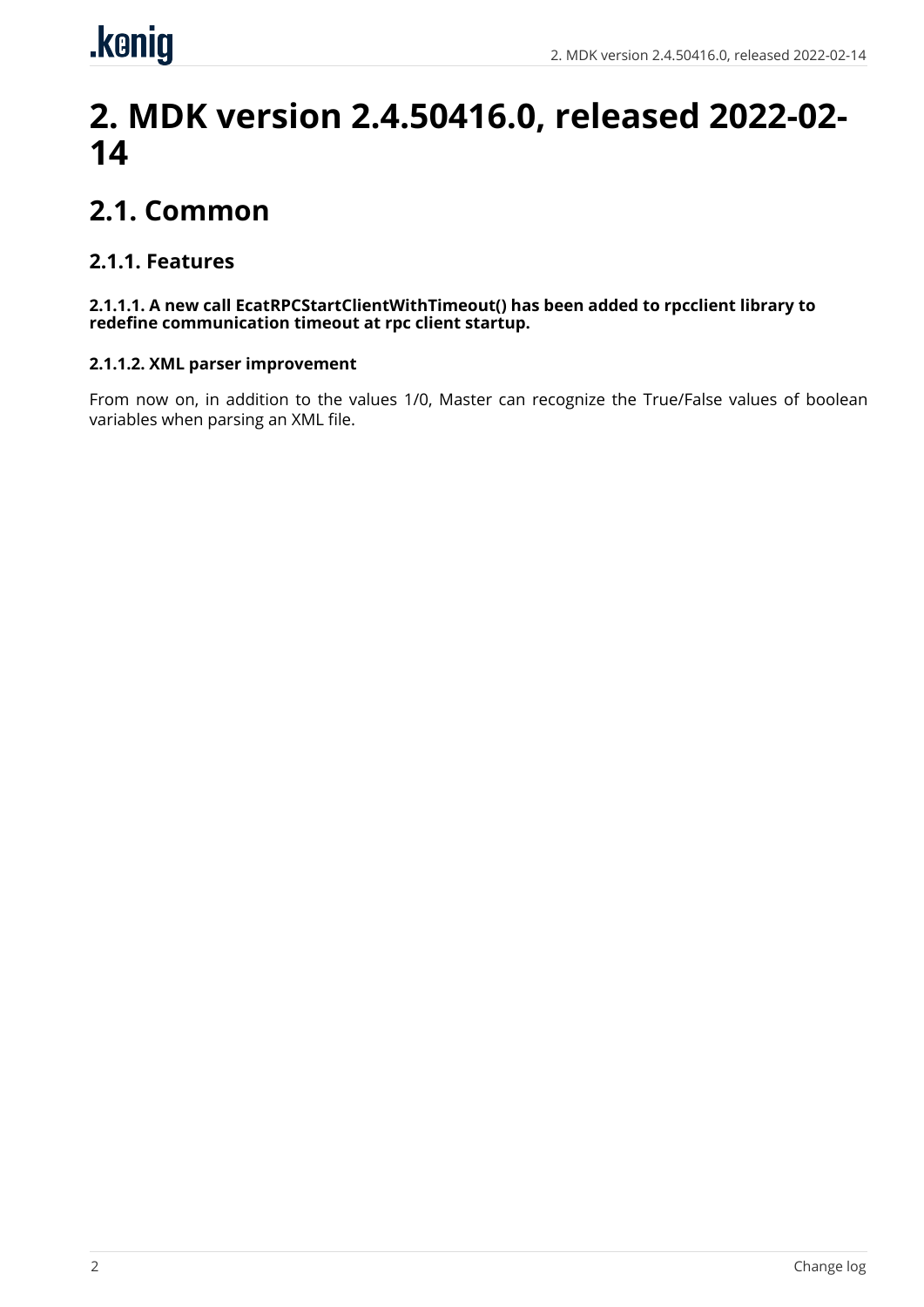# <span id="page-5-0"></span>**3. MDK version 2.4.50411.0, released 2022-01- 28**

# <span id="page-5-1"></span>**3.1. Common**

### **3.1.1. Features**

new copyrights in 1.6

#### **3.1.1.1. New EcatRPCGetErrorMessage RPC call**

Added a new EcatRPCGetErrorMessage RPC call to get error message by its code.

#### **3.1.1.2. 07\_ProcessImageDeliveryMultipleCycles sample**

A new sample 07\_ProcessImageDeliveryMultipleCycles has been added to demonstrate how to handle multiple tasks by multiple PI clients.

#### **3.1.1.3. Sample of Synchronization mode 1 and 2**

A new sample 41 MasterStartupSyncMode1and2 has been added to demonstrate Master 2 work in Synchronization 1 and 2 modes. It inherits behavior of the similar sample in Master 1.6.

### **3.1.2. Fixed bugs**

- Wrong timing while working with several cyclic tasks.
- Incorrect definitions of the modules ECAT\_MASTER\_AC\_ID, ECAT\_PT\_ID, ECAT\_TASKQUEUE\_ID.
- Insufficient description of Configuration Pool in API Help.

# <span id="page-5-2"></span>**3.2. Xenomai**

### **3.2.1. Fixed bugs**

• Master chashes after running in Operational state for a while.

## <span id="page-5-3"></span>**3.3. RTX64**

### **3.3.1. Fixed bugs**

• Exception while running 23\_AC\_MasterRestart sample.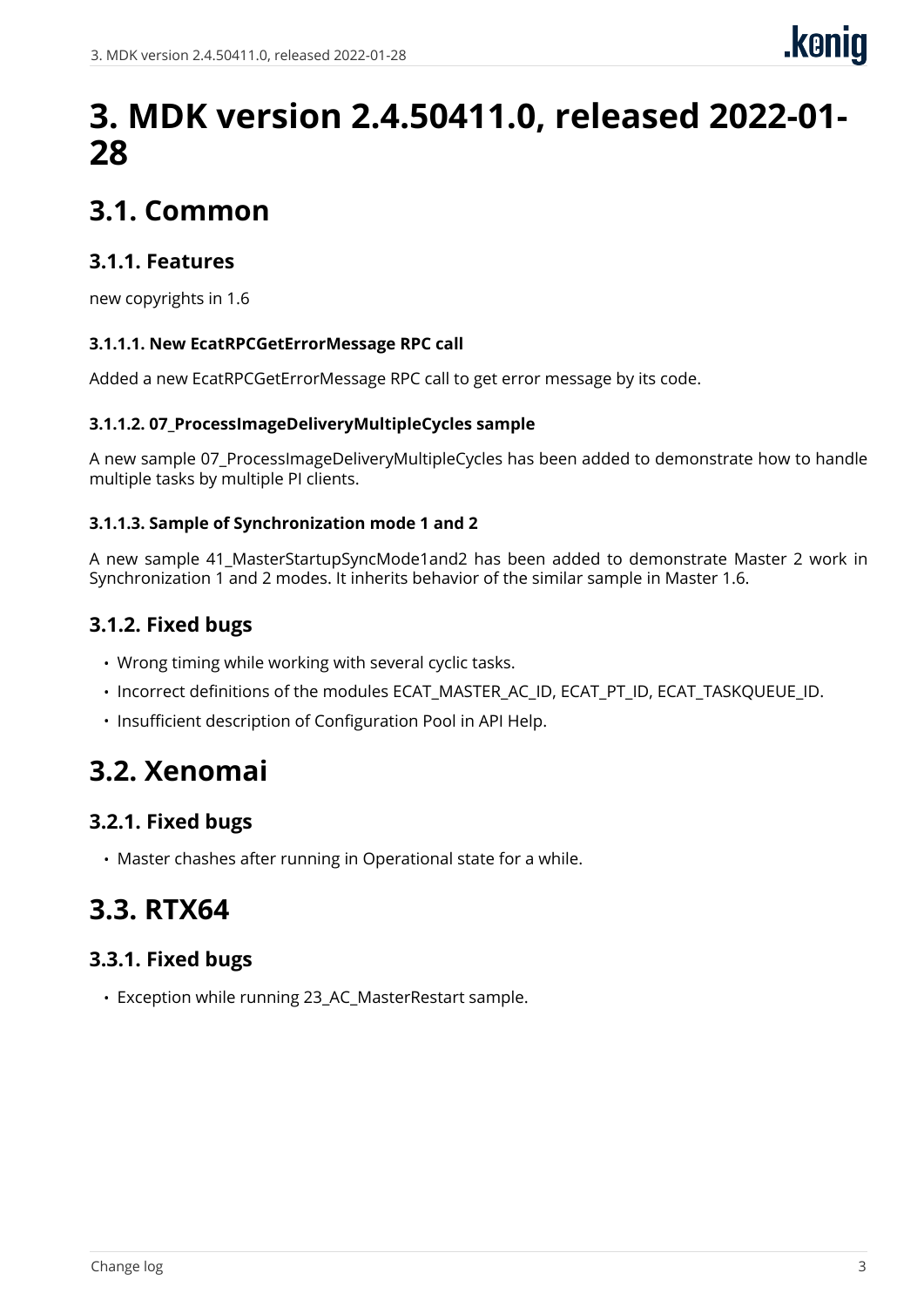# <span id="page-6-0"></span>**4. MDK version 2.4.48714.0, 2021-12-02**

## <span id="page-6-1"></span>**4.1. Common**

### **4.1.1. Features**

#### **4.1.1.1. Master Diagnostics sample**

A new sample application 29\_Statistics has been added to demonstrate how to handle diagnostic registers and Master internal statistics.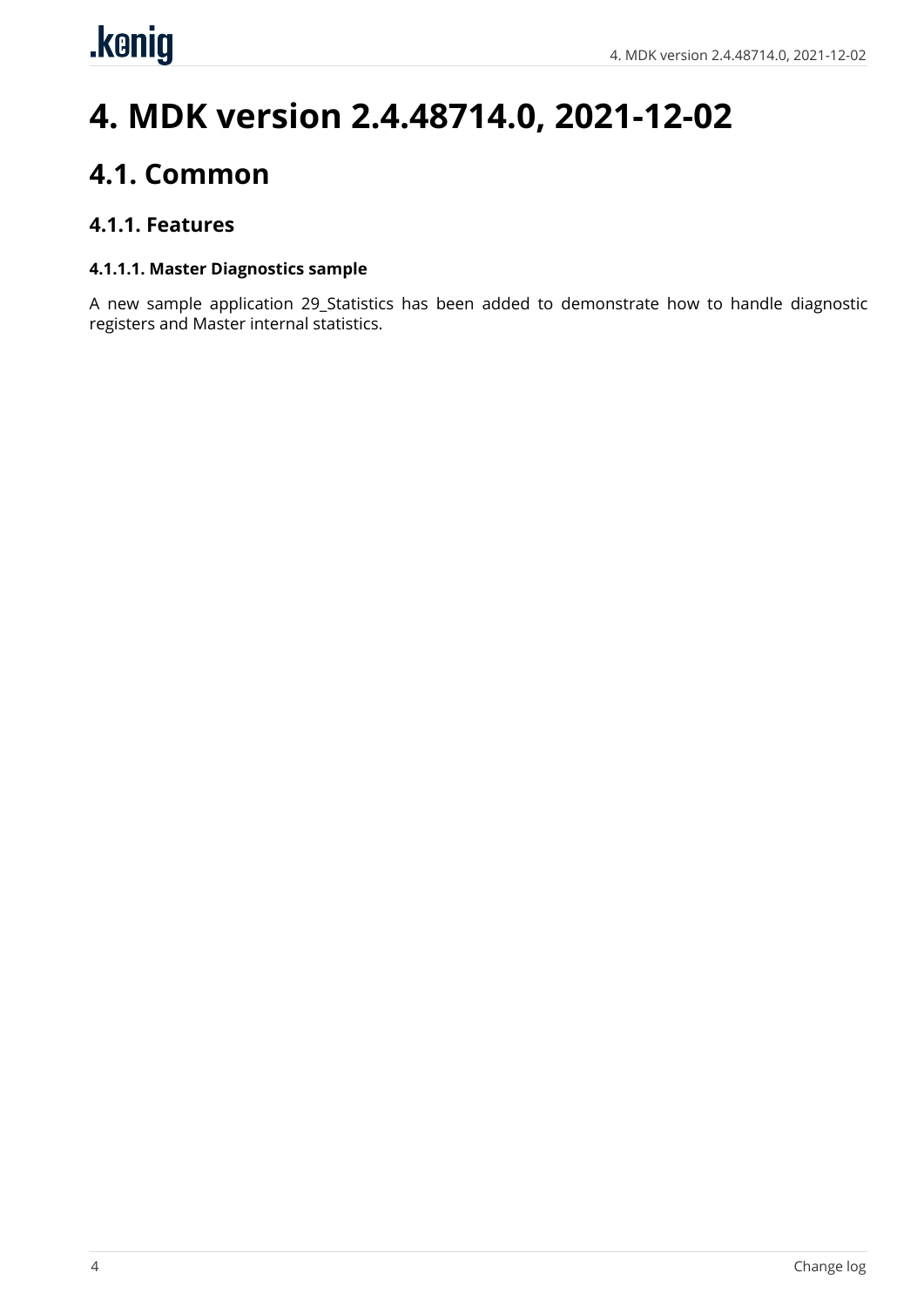# <span id="page-7-0"></span>**5. MDK version 2.4.48713.0, 2021-11-22**

# <span id="page-7-1"></span>**5.1. Common**

### **5.1.1. Features**

#### **5.1.1.1. Sample of missed PI updates detection**

A new sample application 28\_MissedPIUpdateDetection has been added to show how to detect missed PI updates in a custom application.

#### **5.1.1.2. Sample of Process Image mapping**

A new sample application 27 FullPIClient has been added to show how to map whole Process Image defined in ENI by one PI Client.

#### **5.1.1.3. 33\_BenchMultiThread sample improvement**

33\_BenchMultiThread sample application has been modified to support working with enabled the hardware timed send feature.

### **5.1.2. Fixed bugs**

- Insufficient description of Configuration Pool in API Help.
- Error ENI Loading in 05\_ManualCycleHandling sample.
- 07\_ProcessImageDelivery sample continues to work after PI variable mapping failed.

# <span id="page-7-2"></span>**5.2. FreeRTOS**

#### **5.2.1. Features**

#### **5.2.1.1. MIP package update**

The **ip\_cores** folder has been removed from MIP package, because this is a part of HW\_SAMPLE package.

#### **5.2.1.2. MIP samples improvement**

The **hw\_platform** project of Xilinx SDK has been added to the MIP package to run MIP samples via Xilinx SDK.

#### **5.2.1.3. .bif files update**

The boot folder for all CPU packages has been updated:

- .bif files were updated and renamed;
- readme was updated;
- the way of creating boot.bin for R5 CPU was simplified;
- documentation was updated and improved.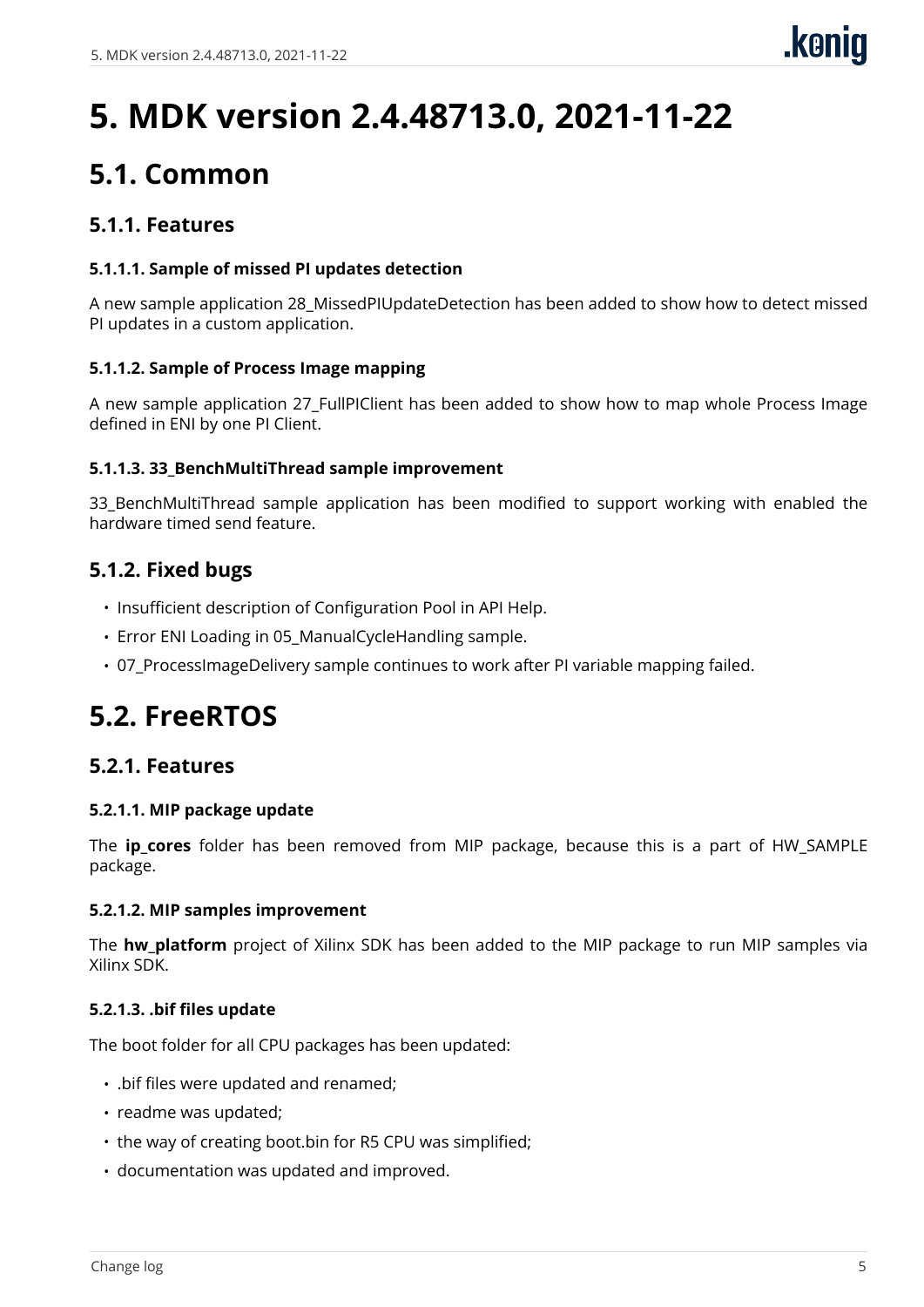# .koniq

#### **5.2.1.4. macro.h improvement**

**macro.h** file has been updated:

- removed unused INI parameters;
- added descriptions of some INI parameters;
- added define KPA\_MASTER\_TASK\_PRIORITY to simplify setting of user task priority;
- removed unused code.

#### **5.2.1.5. BSP improvement**

Now **configUSE TASK FPU SUPPORT** is set to 2 by default, to avoid corrupting of FPU registers while context restoration after IRQ.

#### **5.2.1.6. Hardware Scheduler support**

From now on the Hardware Scheduler feature is supproted by Masters which are implemented on the FPGA platform.

#### **Benefits of this feature:**

- increase of Master performance by decreasing EtherCAT frame preparation time;
- allows to achieve smaller cycle period;
- up to 100% bus utilization.

To enable the feature, the INI parameter **master.hwscheduler.enable** is used and the hardware timed send feature should be enabled too.

#### **5.2.1.7. Xilinx SDK projects update**

Xilinx SDK project files for all Master samples have been added to regular MIP delivery. Debug and Release build configurations have been set to build and run samples from the package with using reference BSP and HW\_PLATFORM.

#### **5.2.2. Fixed bugs**

• Incorrect implementation of the SLEEP() macros in macro.h.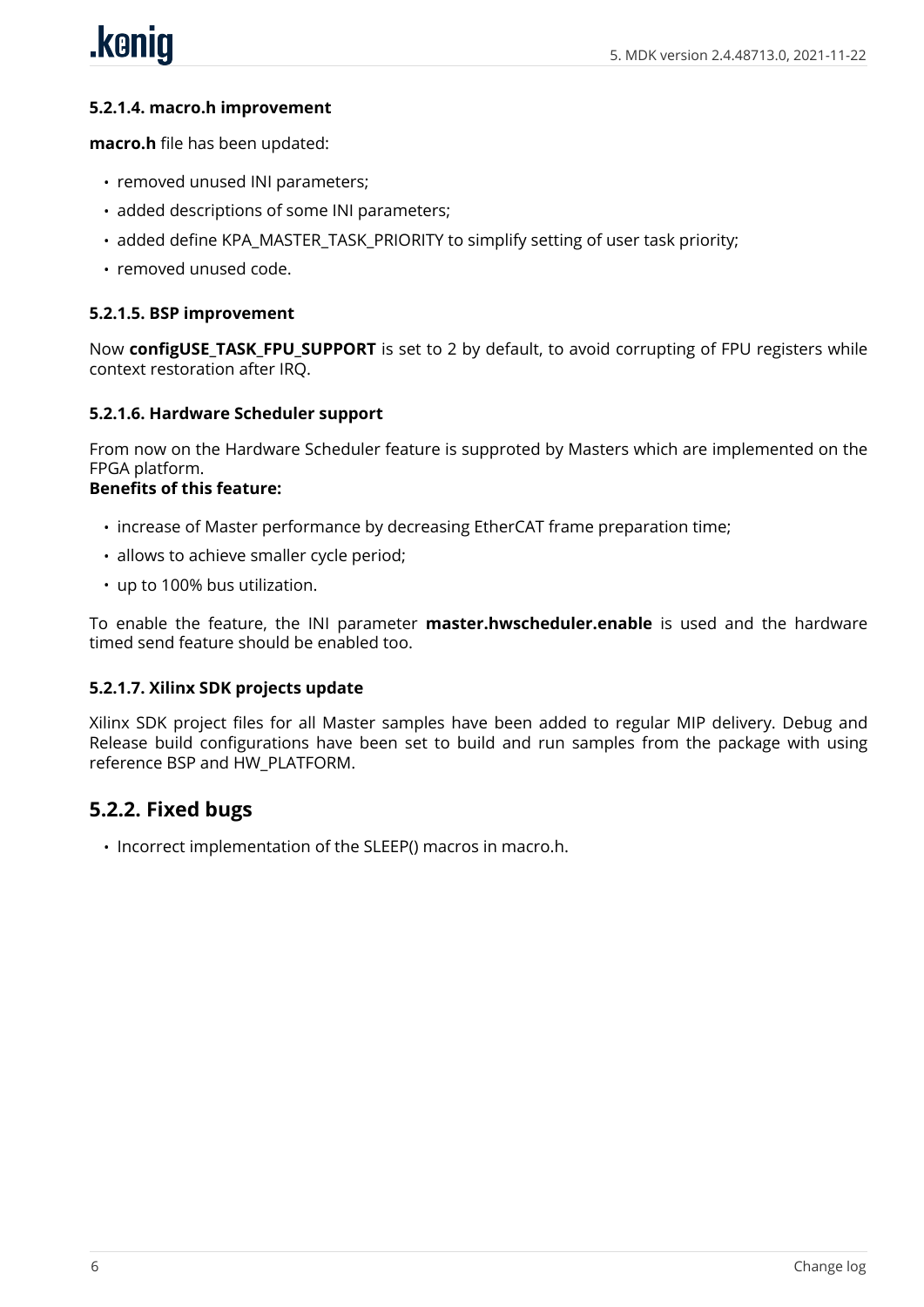# <span id="page-9-0"></span>**6. MDK version 2.4.47806.0, 2021-09-24**

# <span id="page-9-1"></span>**6.1. Linux**

### **6.1.1. Features**

#### **6.1.1.1. Салют-ЭЛ24ОМ1 support**

From now on Салют-ЭЛ24ОМ1 is supported.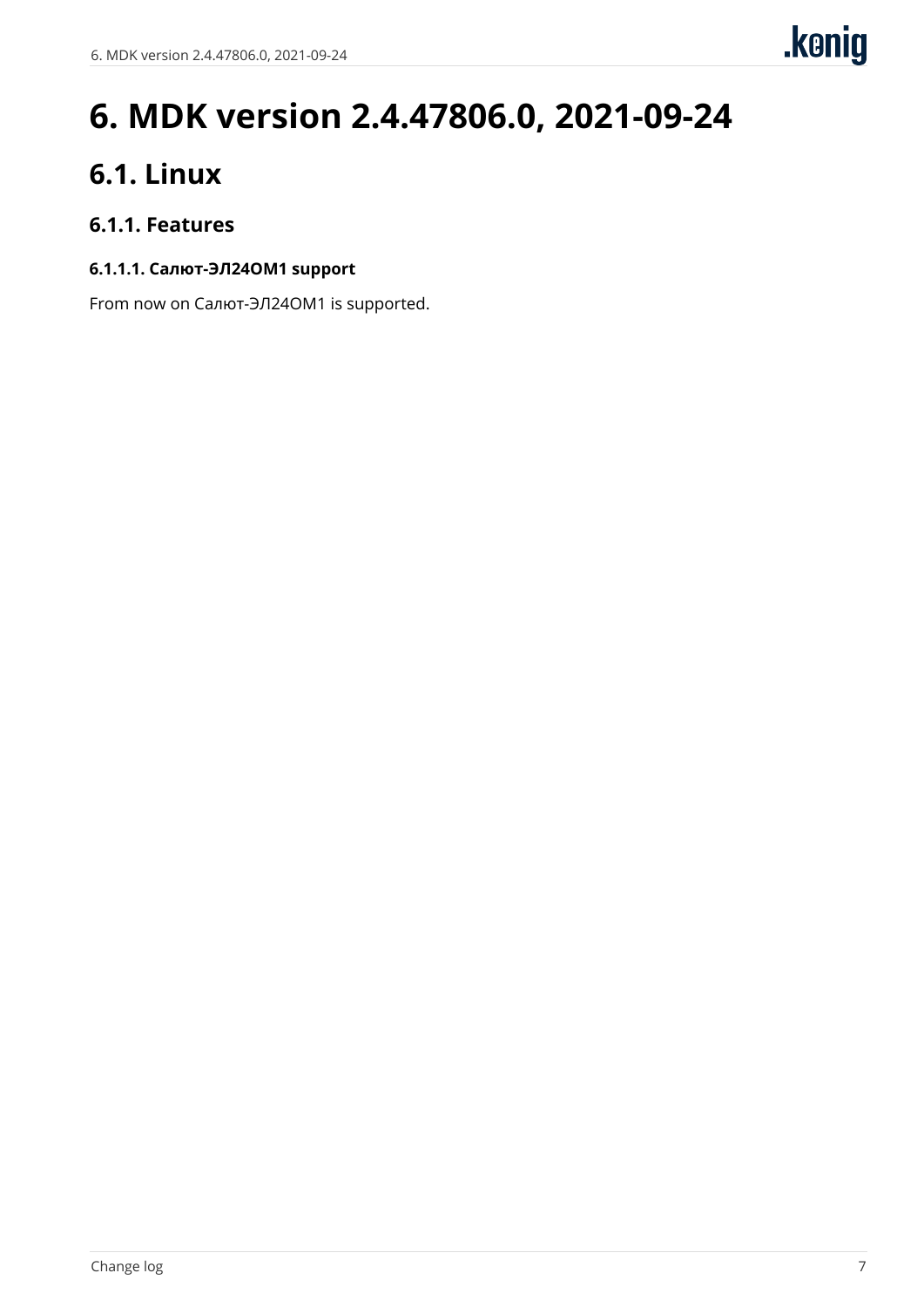# <span id="page-10-0"></span>.koniq

# **7. MDK version 2.4.46804.0, 2021-08-17**

# <span id="page-10-1"></span>**7.1. Common**

## **7.1.1. Features**

#### **7.1.1.1. PI mapping error trace event**

A new trace event has been added to show the intersection process image offset in case of mapping error caused by write access protection.

### **7.1.2. Fixed bugs**

• External Distributed Clock does not work.

# <span id="page-10-2"></span>**7.2. Linux**

### **7.2.1. Features**

#### **7.2.1.1. Driver Integration Package for BeagleBone Black Xenomai**

Driver Integration Package for BeagleBone Black Xenomai has been added and it consists of kernel module and KPA network driver. The timed send emulation feature is supported by the driver among others.

#### **7.2.1.2. Network driver as dedicate dynamic library**

From now on KPA network driver is provided as dedicate dynamic library (netdrvdip.so) within Driver Intergation Package (DIP) for target board.

#### **7.2.1.3. Ubuntu 16.04 support**

From now on MRT binaries are available for Ubuntu 16.04.

## <span id="page-10-3"></span>**7.3. Xenomai**

### **7.3.1. Features**

#### **7.3.1.1. Driver Integration Package for BeagleBone Black Xenomai**

Driver Integration Package for BeagleBone Black Xenomai has been added and it consists of kernel module and KPA network driver. The timed send emulation feature is supported by the driver among others.

#### **7.3.1.2. Network driver as dedicate dynamic library**

From now on KPA network driver is provided as dedicate dynamic library (netdrvdip.so) within Driver Intergation Package (DIP) for target board.

### **7.3.2. Fixed bugs**

• Default value of memory pool size in INI file is less than 32Mb.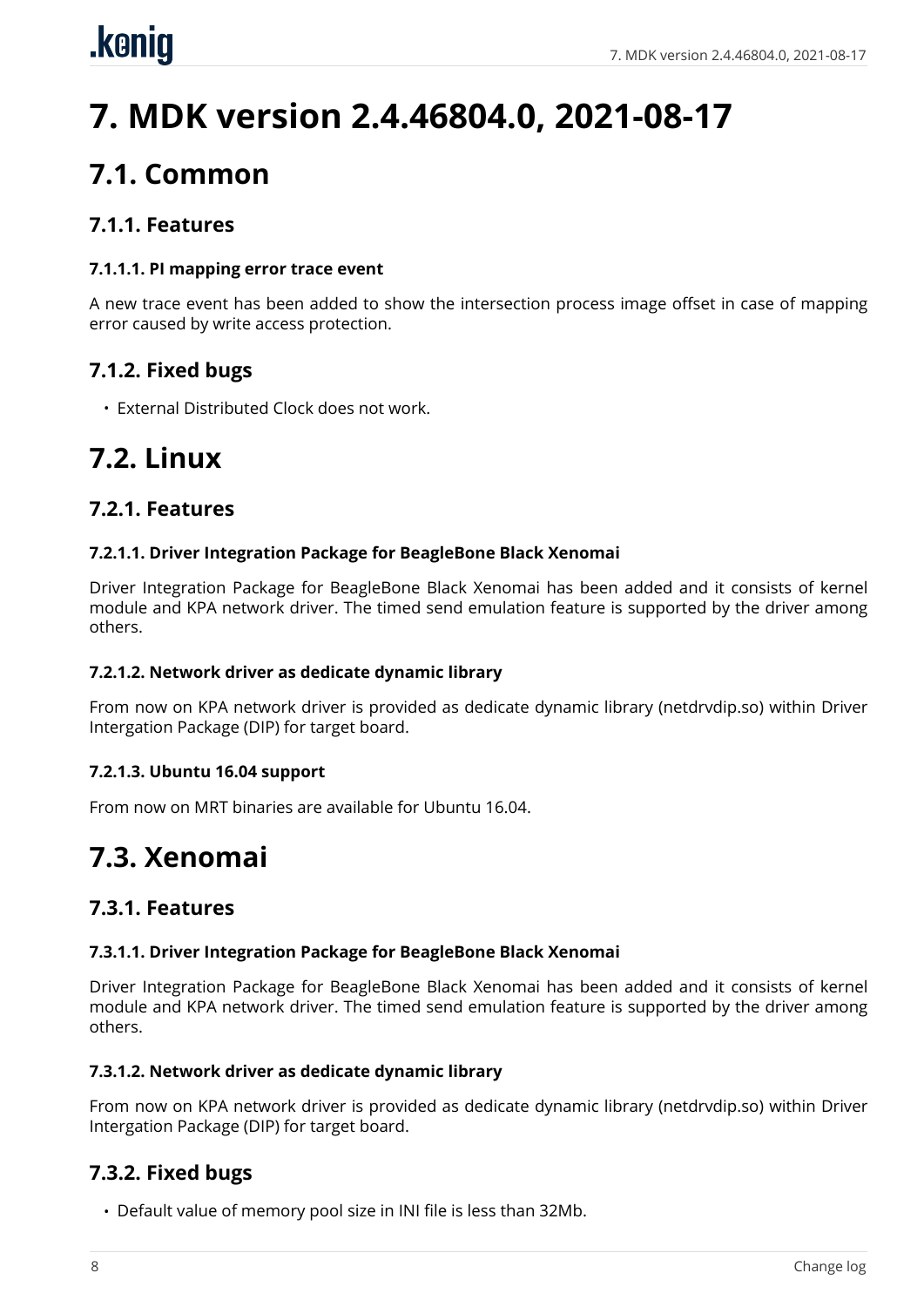# <span id="page-11-0"></span>**7.4. RTX**

## **7.4.1. Fixed bugs**

• 16cpp\_04\_MasterStartupSyncMode1and2 sample can't go to the Operational state with enabled "separate IO update".

# <span id="page-11-1"></span>**7.5. INtime**

## **7.5.1. Fixed bugs**

• 16cpp\_04\_MasterStartupSyncMode1and2 sample can't go to the Operational state with enabled "separate IO update".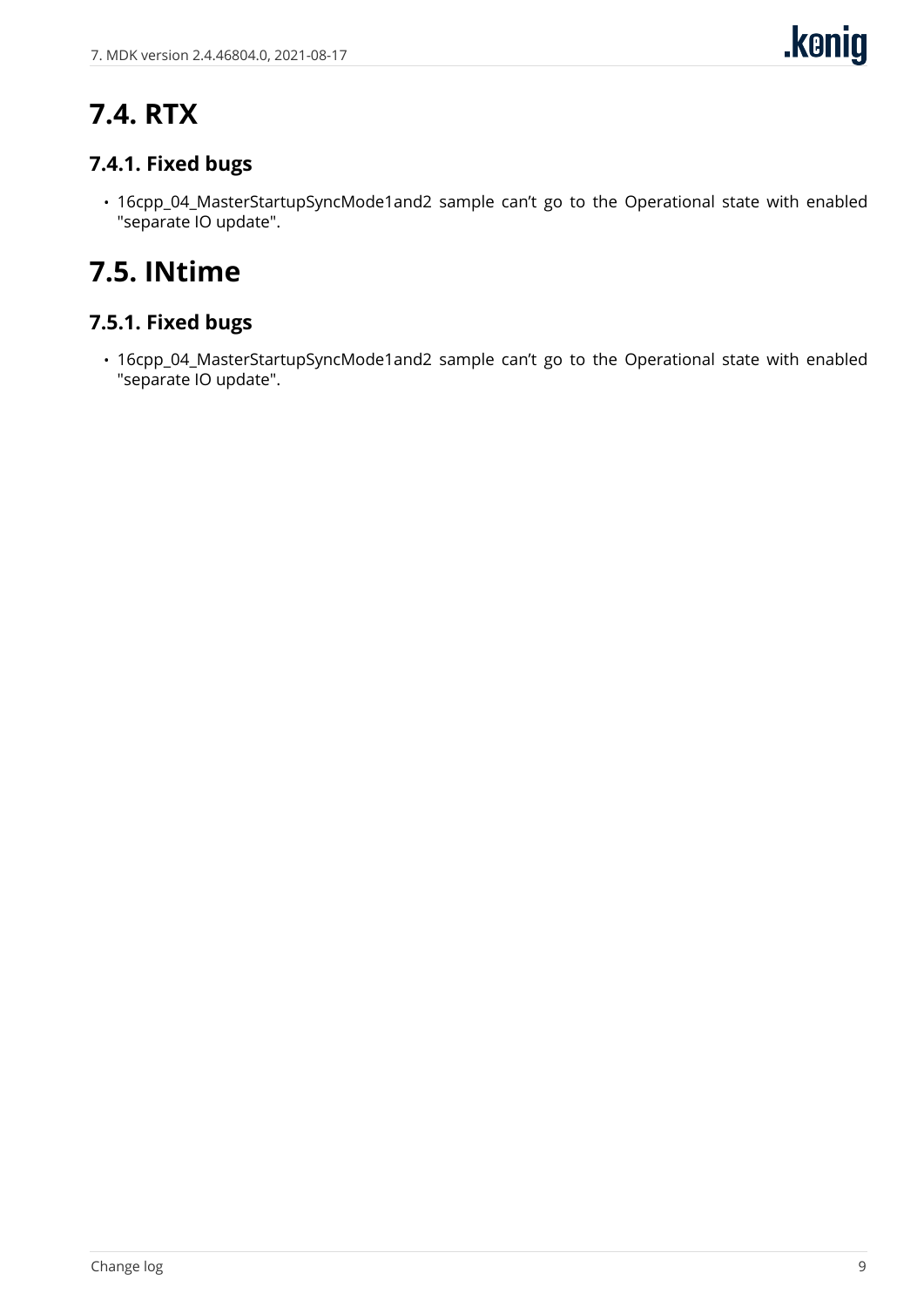# <span id="page-12-0"></span>.konig

# **8. MDK version 2.4.45419.0, 2021-09-24**

# <span id="page-12-1"></span>**8.1. Common**

## **8.1.1. Fixed bugs**

• Master does not work as DC reference clock.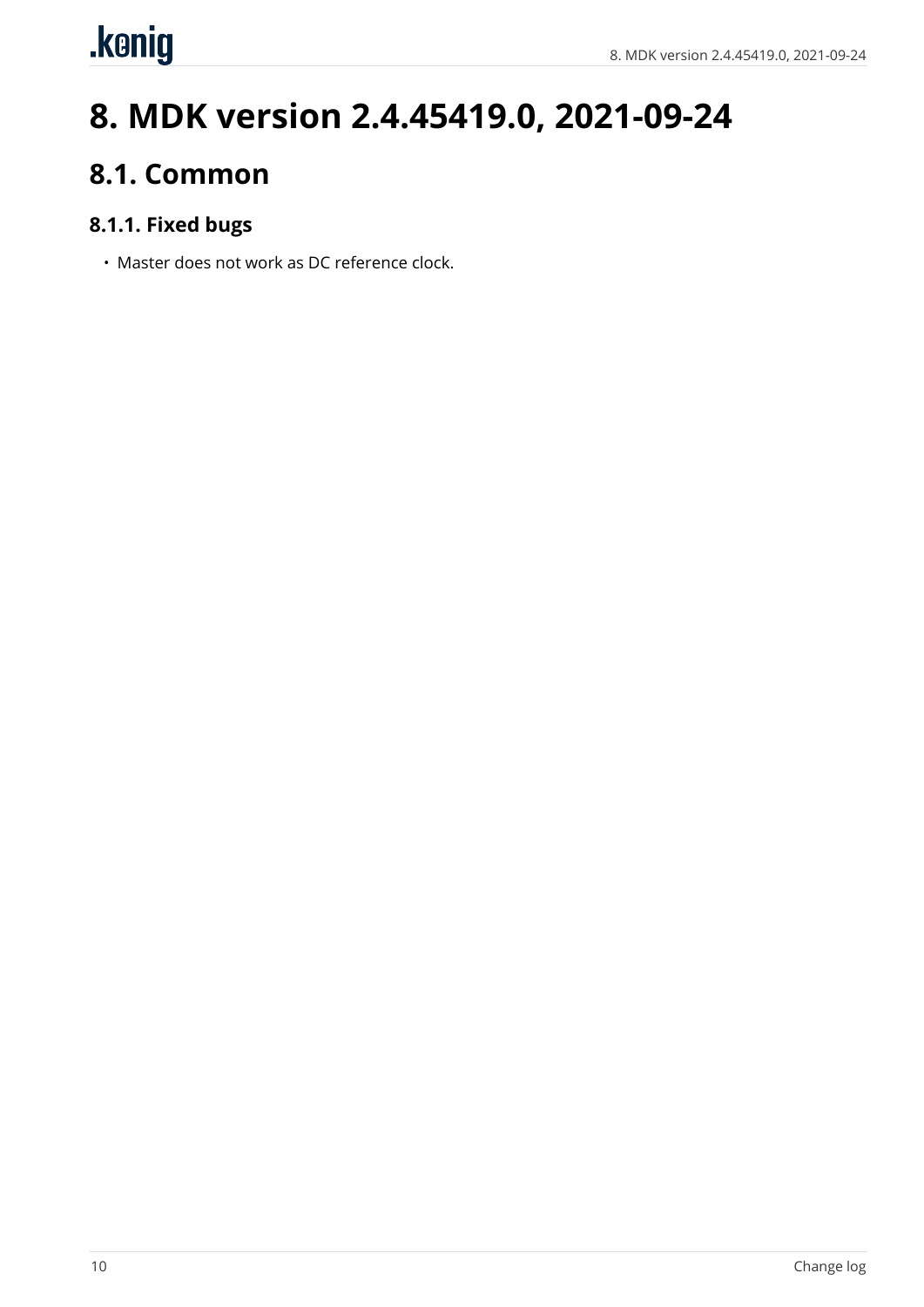# <span id="page-13-0"></span>**9. MDK version 2.4.45405.0, 2021-06-25**

# <span id="page-13-1"></span>**9.1. Common**

## **9.1.1. Features**

### **9.1.1.1. Support of C++ Samples from MIP 1.6**

From now on all Samples for C++ language of MIP 1.6 are available and work in MIP 2.x.

## **9.1.2. Fixed bugs**

• Master error 0x803A occurs at the end of C sample 31\_BenchSingleThreadParallelBusIo.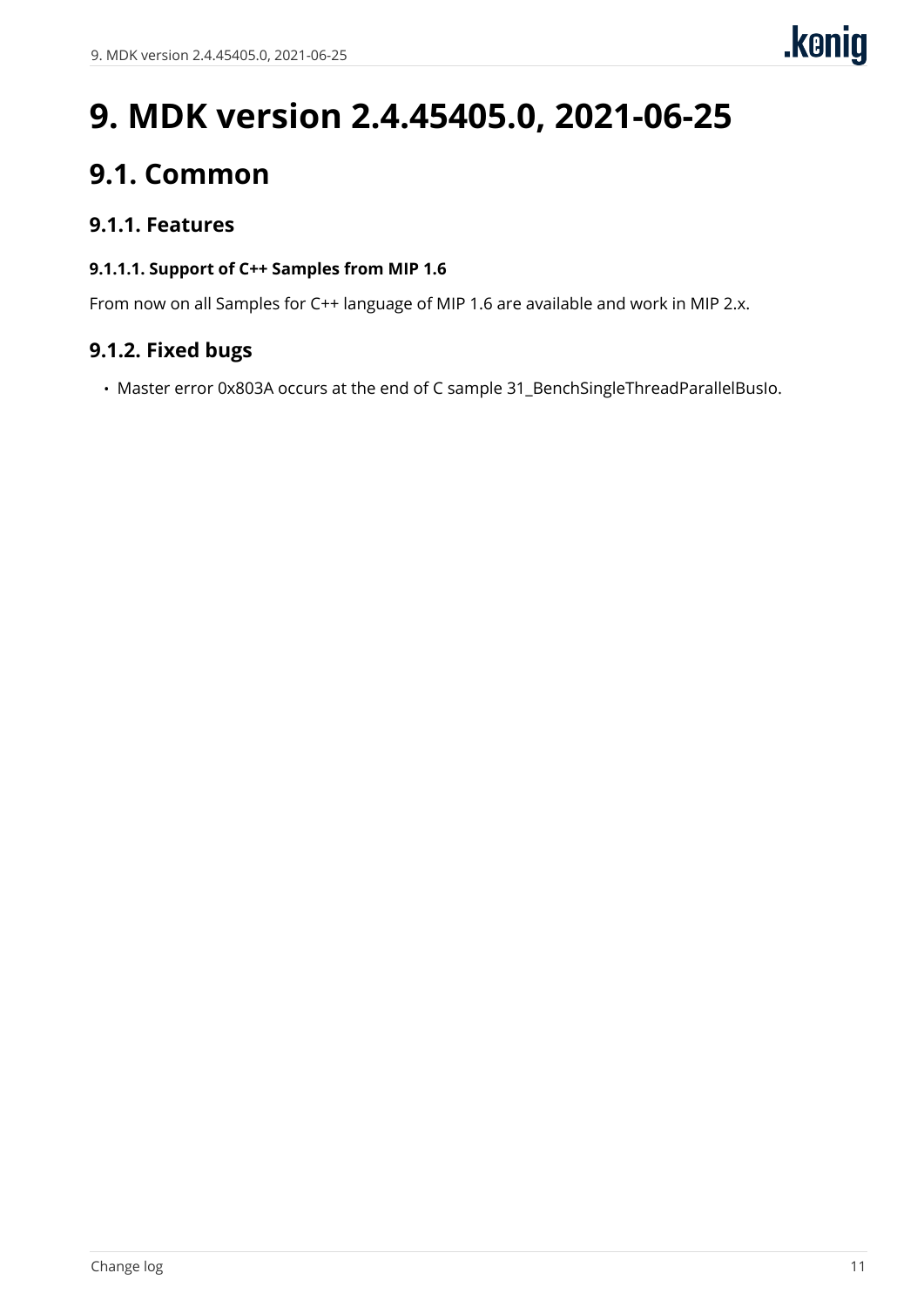# <span id="page-14-0"></span>.konig

# **10. MDK version 2.4.44108.0, 2021-06-14**

## <span id="page-14-1"></span>**10.1. Common**

### **10.1.1. Features**

#### **10.1.1.1. Timeouts handling improvement**

A new timer LocalTimeMonotonic has been added to avoid wrong handling of frame receive timeouts.

The corresponding variable nsLocalTimeMonotonic was added to Process Image.

### **10.1.2. Fixed bugs**

- Exception appears on the second attempt to access CoE with CompleteAccess service.
- RPC Server hangs at Master state switching while SoE Reading OD.

## <span id="page-14-2"></span>**10.2. RTX64**

### **10.2.1. Features**

### **10.2.2. RTX64 4.0.3 support**

From now on Master supports RTX64 version 4.0.3.

### **10.2.3. Default Treads Priority scheme**

From now on default values for thread priorities are implemented in Master INI file and they follow a default priority scheme .

For details, refer to MRT manual.

## <span id="page-14-3"></span>**10.3. Rt-Preempt**

#### **10.3.1. Fixed bugs**

• libecatmrpc.so name is used in .h files instead of libecatmsvr.so.

## <span id="page-14-4"></span>**10.4. Windows**

### **10.4.1. Features**

#### **10.4.1.1. Dedicated Tx thread for each channel**

From now on in a network driver each channel for frame sending is handled in a dedicated Tx thread.

### **10.4.2. Fixed bugs**

- Master with cable redundancy hangs when cable is unplugged from PC.
- Wrong DL status is shown in slave's InfoData variable (<Slave>.InfoData.DL Status).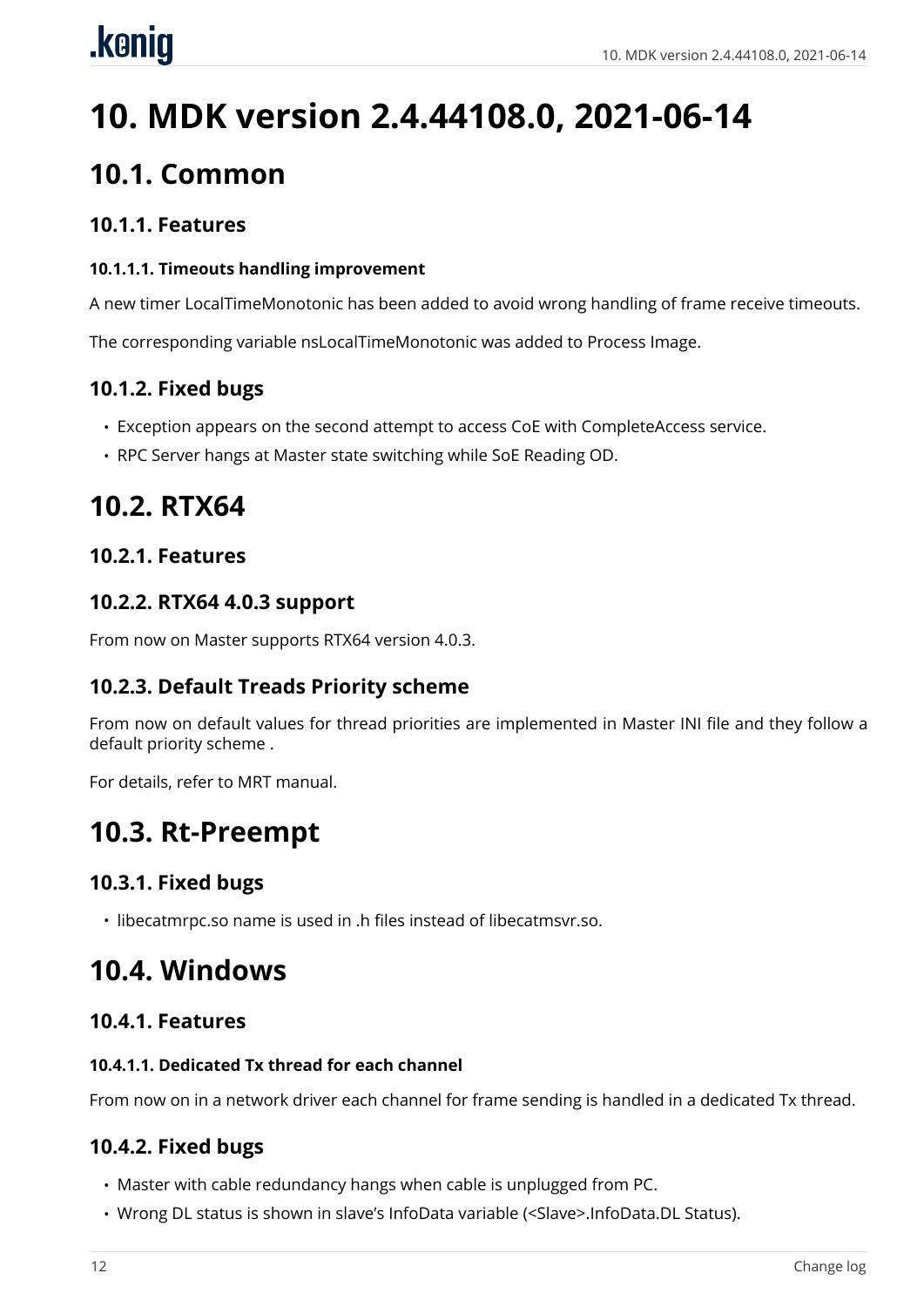# <span id="page-15-0"></span>**10.5. Xenomai**

### **10.5.1. Features**

### **10.5.2. New samples**

New samples have been added:

**26\_MultiMaster** - demonstrates how to work with several Master instances in the same process. **40\_SimplePLC** - demonstrates the usage of MIP framework from the user application.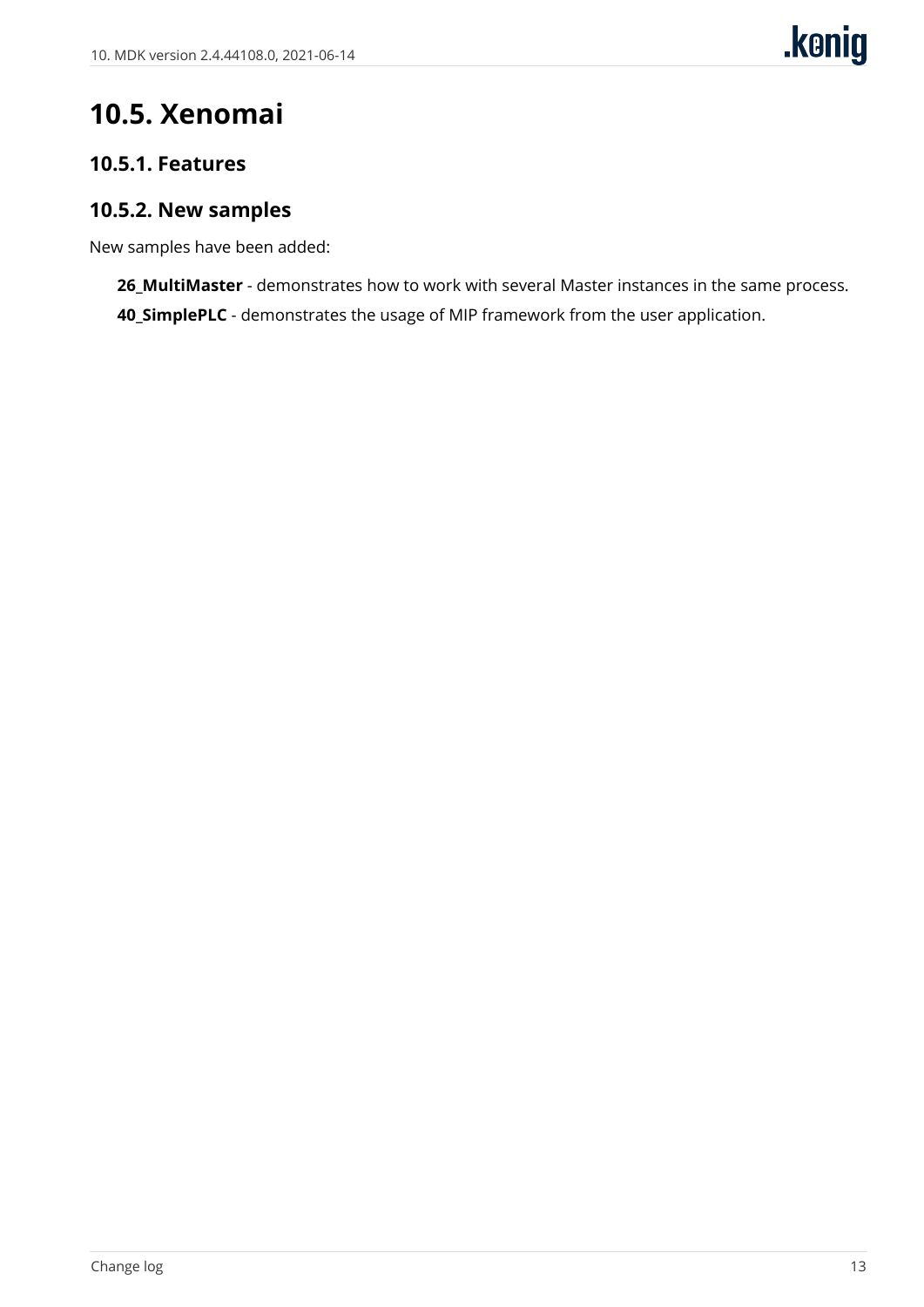# <span id="page-16-0"></span>.konig

# **11. MDK for Rt-Preempt 2.4.44103.0, 2021-05- 28**

## <span id="page-16-1"></span>**11.1. Features**

### **11.1.1. Slave PDO indexes API**

Getting information on slave's PDO indexes via API. Added the following functions.

To get slave's Tx/Rx PDO indexes:

```
EcatSlaveGetPDOIndexes(hMaster, wSlaveFixedAddr, dwFlags, pdwSize,
pwIndexes)
```
Where

IN hMaster - master handle

IN wSlaveFixedAddr- slave physical address

IN dwFlags - 1 - RxPdo, 2- TxPdo

IN/OUT pdwSize - buffer size (items) / actual items count

OUT pwIndexes - array to store indexes of the slave

To get information on slave's PDO indexes:

```
EcatSlaveGetPDOInfo(hMaster, wSlaveFixedAddr, wPdoIndex, pPDOInfo,
pdwNameSize, ptsNameBuff)
```
#### Where

IN hMaster - master handle

IN wSlaveFixedAddr- slave physical address

IN wPdoIndex - PDO index

OUT pPDOInfo - pointer to store slave PDO Information

IN/OUT pdwNameSiz - buffer size in characters / actual name size excluding '\0'

OUT ptsNameBuff- array to store indexes of the slave

To get information on PDO entries:

```
EcatSlaveGetPDOEntries(hMaster, wSlaveFixedAddr, wPdoIndex, pdwSize,
phVariables)
```
#### Where

IN hMaster - master handle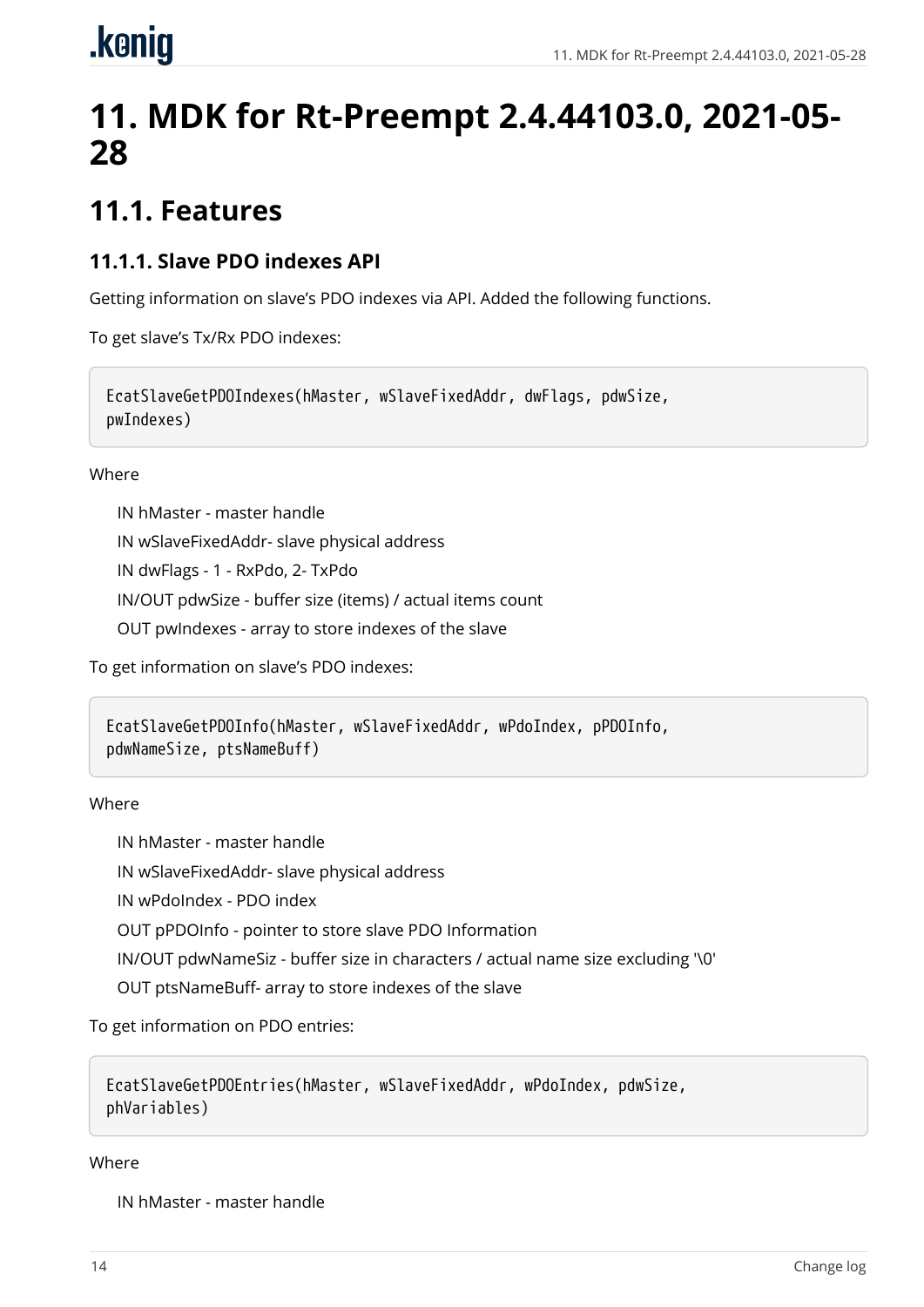IN wSlaveFixedAddr- slave physical address

IN wPdoIndex - PDO index

IN/OUT pdwSize - buffer size (items) / actual items count

OUT phVariables - array to store variable handles of the slave

To get an example of these functions usage, refer to 17\_SlaveValues sample which was updated with using new API functions and printing of PDO Information .

#### **11.1.2. IPv6 over EoE via INI parameter**

From now on it is possible to configure the use of IPv6 over EoE with the help of INI parameter. The parameter **ethdev.ipv6.master** was added. By default, its value is 0 that means the use of IPv6 is disabled. To enable it, set 1 to this parameter.

### **11.1.3. RPC synchronization queue length INI parameter**

To configure the length of RPC server queue, INI parameter **rpc.syncqueue\_length** has been added.

### **11.1.4. MIP 1.6 compatibility**

MRT 2.4 is compatible with MIP 1.6. From now on it is possible to install new version of MRT 2 with MIP 1.6. It allows using an application for MDK 1.6 with extended functionality of MRT 2.4.

## <span id="page-17-0"></span>**11.2. Fixed bugs**

• Failed to scan a big bus (with more then 500 slaves).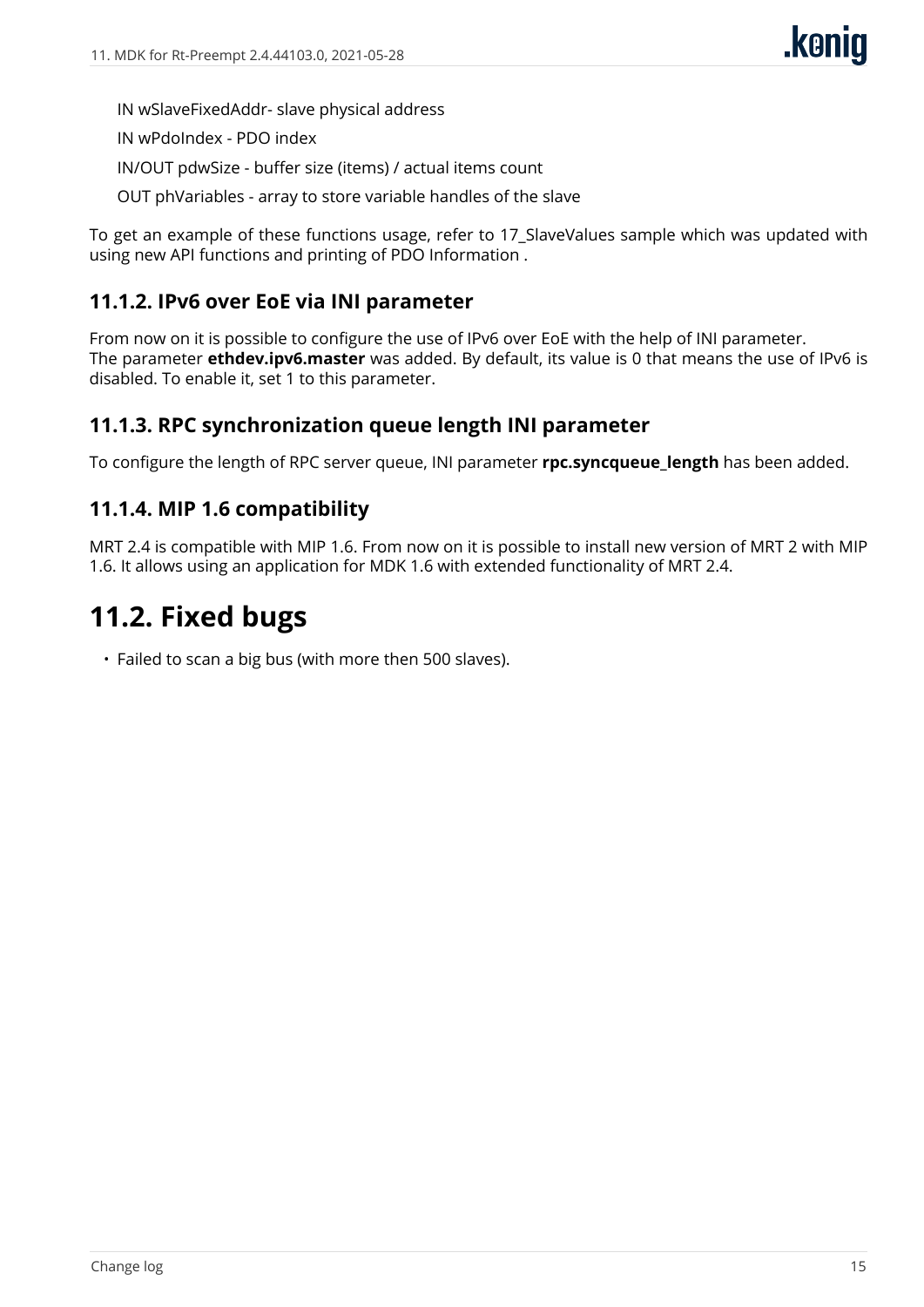# <span id="page-18-0"></span>**12. MDK for RTX64 2.4.44101.0, 2021-05-14**

# <span id="page-18-1"></span>**12.1. Features**

### **12.1.1. Virtual COM improvements**

Added Virtual COM diagnostic messages. To get their description and remedies, refer to the Troubleshooting section in MRT Manual.pdf.

### **12.1.2. IPv6 over EoE via INI parameter**

From now on it is possible to configure the use of IPv6 over EoE with the help of INI parameter.

The parameter **ethdev.ipv6.master** was added. By default, its value is 0 that means the use of IPv6.

### **12.1.3. Slave PDO indexes API**

Getting information on slave's PDO indexes via API. Added the following functions.

To get slave's Tx/Rx PDO indexes:

```
EcatSlaveGetPDOIndexes(hMaster, wSlaveFixedAddr, dwFlags, pdwSize,
pwIndexes)
```
#### Where

IN hMaster - master handle IN wSlaveFixedAddr- slave physical address IN dwFlags - 1 - RxPdo, 2- TxPdo IN/OUT pdwSize - buffer size (items) / actual items count OUT pwIndexes - array to store indexes of the slave

To get information on slave's PDO indexes:

```
EcatSlaveGetPDOInfo(hMaster, wSlaveFixedAddr, wPdoIndex, pPDOInfo,
pdwNameSize, ptsNameBuff)
```
#### Where

IN hMaster - master handle IN wSlaveFixedAddr- slave physical address IN wPdoIndex - PDO index OUT pPDOInfo - pointer to store slave PDO Information IN/OUT pdwNameSiz - buffer size in characters / actual name size excluding '\0' OUT ptsNameBuff- array to store indexes of the slave

To get information on PDO entries: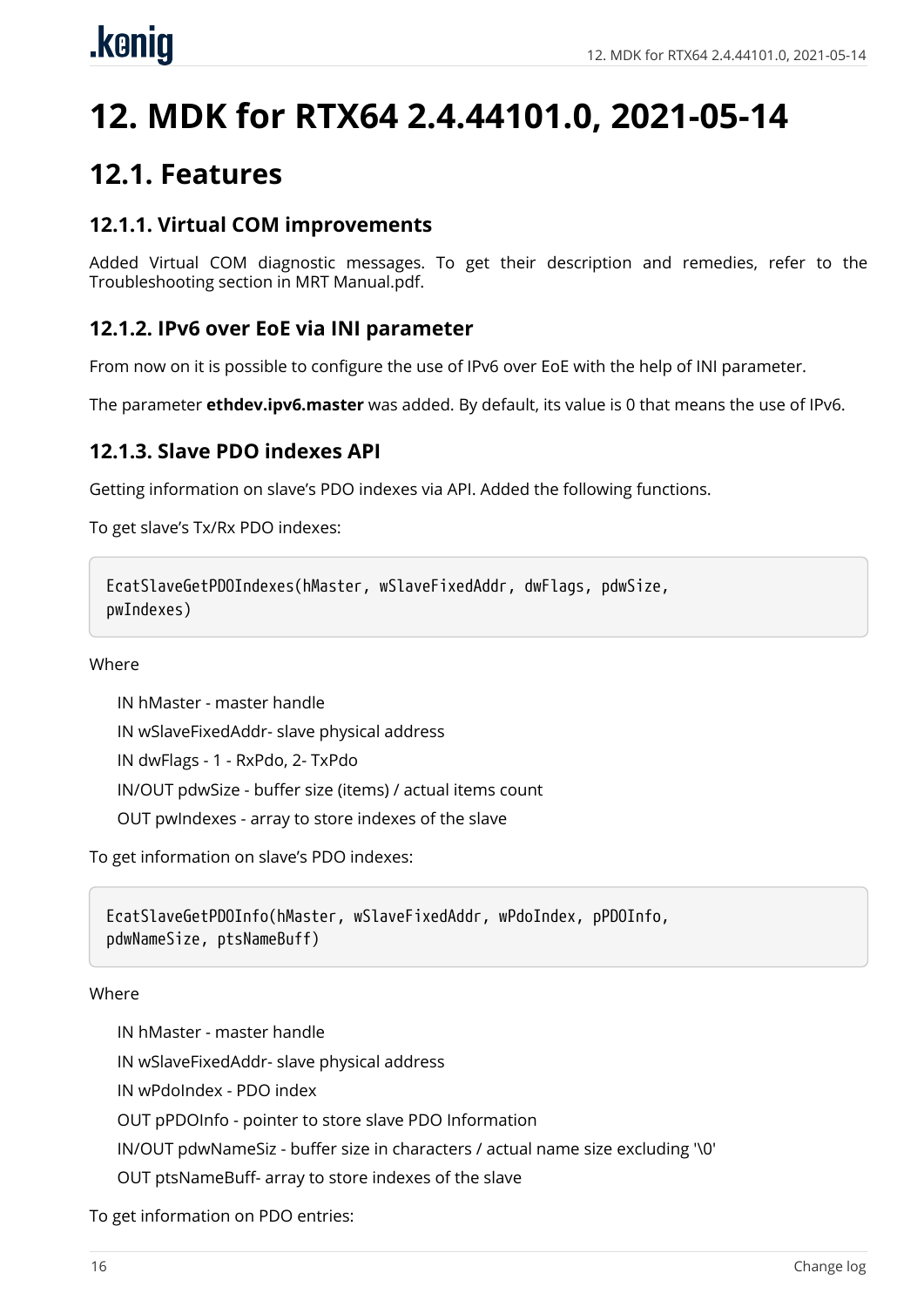EcatSlaveGetPDOEntries(hMaster, wSlaveFixedAddr, wPdoIndex, pdwSize, phVariables)

#### Where

IN hMaster - master handle IN wSlaveFixedAddr- slave physical address

IN wPdoIndex - PDO index

IN/OUT pdwSize - buffer size (items) / actual items count

OUT phVariables - array to store variable handles of the slave

To get an example of these functions usage, refer to 17\_SlaveValues sample which was updated with using new API functions and printing of PDO Information .

### **12.1.4. RPC synchronization queue length INI parameter**

To configure the length of RPC server queue, INI parameter **rpc.syncqueue length** has been added.

By default it is disabled. To enable it, set 1 to this parameter.

### **12.1.5. MRT Installer improvement**

Implemented additional verification of NIC addresses set by the user for RTX and Windows sides.

The user will be notified when there is a conflict between set addresses.

For details on specifics of setting NIC addresses, refer to MDK.Readme.pdf.

## <span id="page-19-0"></span>**12.2. Fixed bugs**

- Master crashes while attaching to the bus on the load ENI stage.
- Wrong data delivery due to non-sequential mapping for pi delivery client.
- 19\_MailboxMultipleRequests sample crashes with an exception.
- Invalid configuration is created if there is a hot-plugged segment with another nested hot-plug segment.
- Exception appears on Master stop if Cable Redundancy was configured.
- Cannot initialize licensing.
- KPARTXFilterDrv crashes during initialization if there is a frame exchange on the NIС.
- Cannot start an external control task.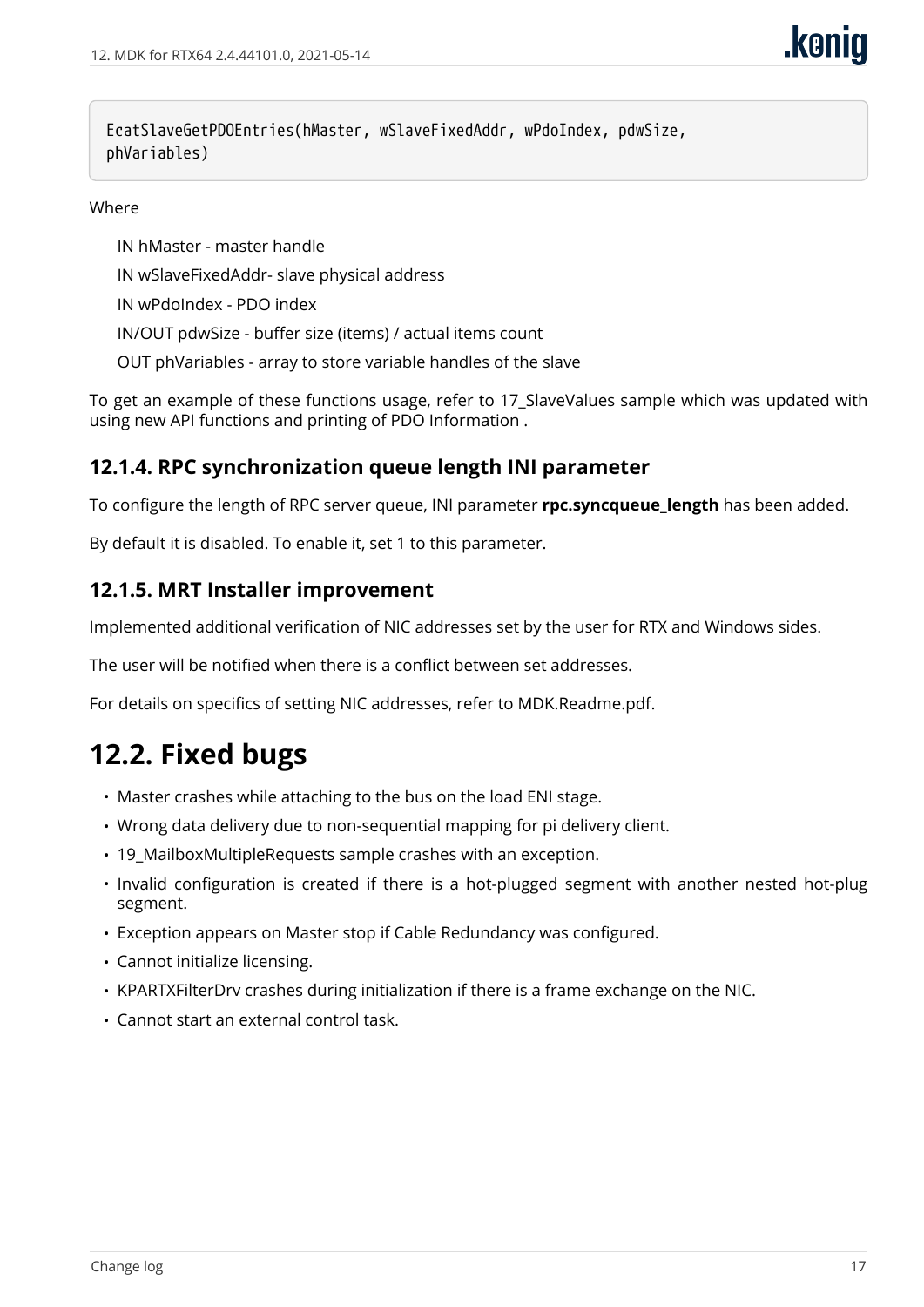# <span id="page-20-0"></span>**13. MDK for Rt-Preempt 2.4.29549.0, 2020-12- 14**

# <span id="page-20-1"></span>**13.1. Features**

### **13.1.1. Timeouts handling improvement**

A new timer LocalTimeMonotonic has been added to avoid wrong handling of frame receive timeouts.

The corresponding variable nsLocalTimeMonotonic was added to Process Image.

# <span id="page-20-2"></span>**13.2. Fixed bugs**

• Wrong DL status is shown in slave's InfoData variable (<Slave>.InfoData.DL Status).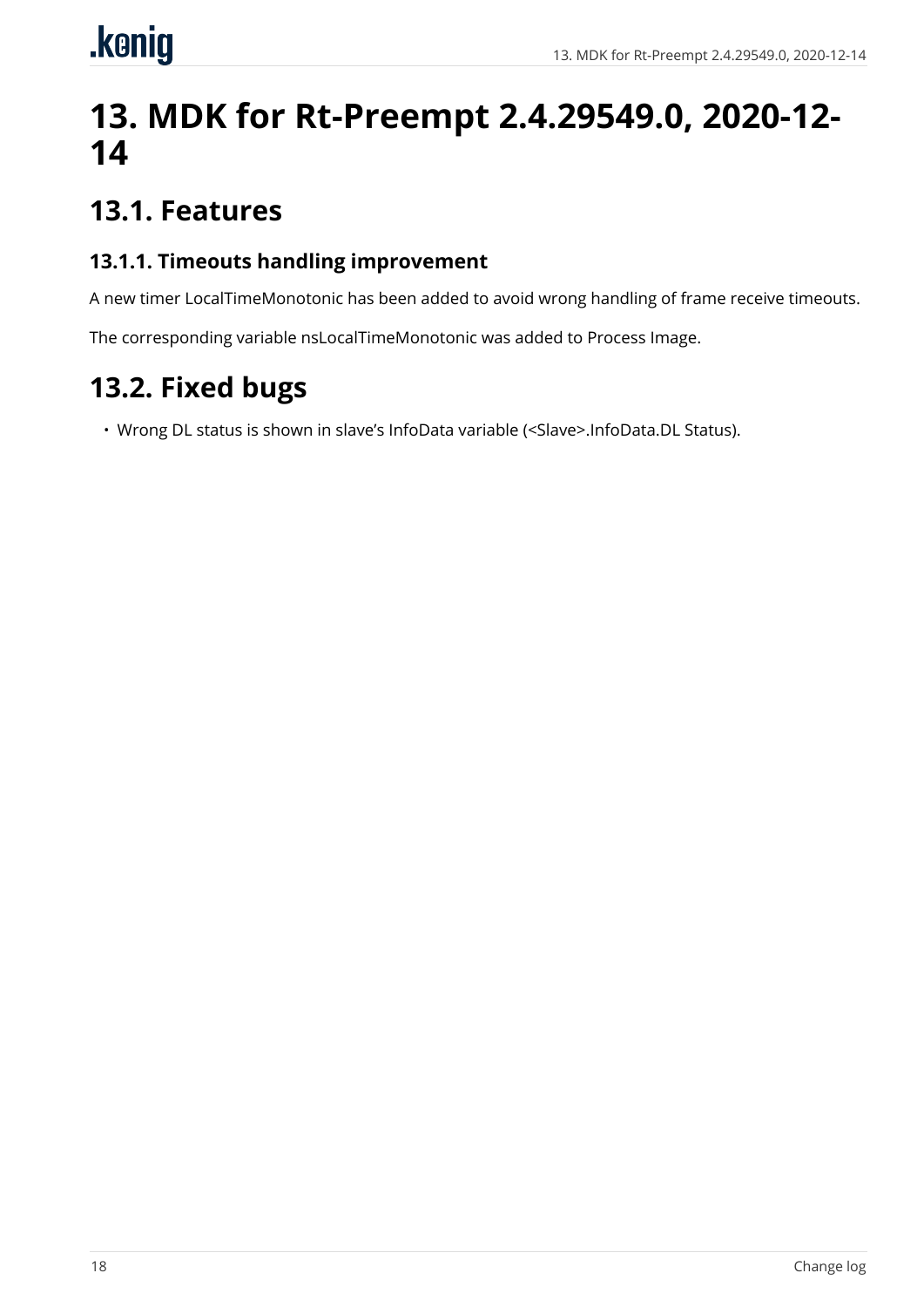# <span id="page-21-0"></span>**14. MDK for RTX64 2.4.37800.0, 2020-11-27**

# <span id="page-21-1"></span>**14.1. Features**

### **14.1.1. Explicit identification improvements**

To speed-up slaves identification and reduce bus access methods, added a prohibition of explicit identification for devices which can be identified by their fixed address.

To reduce a Master start up time and the time of detecting topology changes, from now on a custom logic is used to read explicit identification value from the device.

## **14.1.2. Dynamic configuration in 05\_ManualCycleHandling sample**

From now on 05\_ManualCycleHandling sample demonstrates how to dynamically allocate a configuration pool.

### **14.1.3. Mailbox requests limit depending on slaves number**

Improved the way of setting mailbox requests limit.

From now on, if it is not set by the INI parameter **mailbox.maxrequestcount**, it is calculated depending on the number of slaves in the configuration which support mailbox communication.

### **14.1.4. Default task queue calculation**

Implemented a mechanism of setting a default size of task queue (taskqueue.size parameter) depending on memory pool size (MemoryPoolSize parameter):

| Memory pool size, Mb | Task queue |
|----------------------|------------|
| $\ldots$ < 64        | 4096       |
| $64 \leq  \geq 256$  | 8192       |
| $256 \leq $          | 16384      |

#### **14.1.5. Up to 256 simultaneous slaves memory requests**

From now on the number of simultaneous requests for reading slave's memory is increased up to 256.

#### **14.1.6. Printing out INI parameters**

A possibility to print all Master initialization parameters has been added. INI parameter Verbose was added. When it is enabled (Verbose=1), all parameters specified in INI file are printed out at starting Master.

#### **14.1.7. New samples**

New samples have been added:

**23\_AC\_SlaveConfigSelect** - demonstrates how to use Autoconfigurator functionality.

**24\_DriveRotaionCiA402** - demonstrates how to work with Drive Rotation CiA402.

**26\_MultiMaster** - demonstrates how to work with several Master instances in the same process.

**40 SimplePLC** - demonstrates the usage of MIP framework from the user application.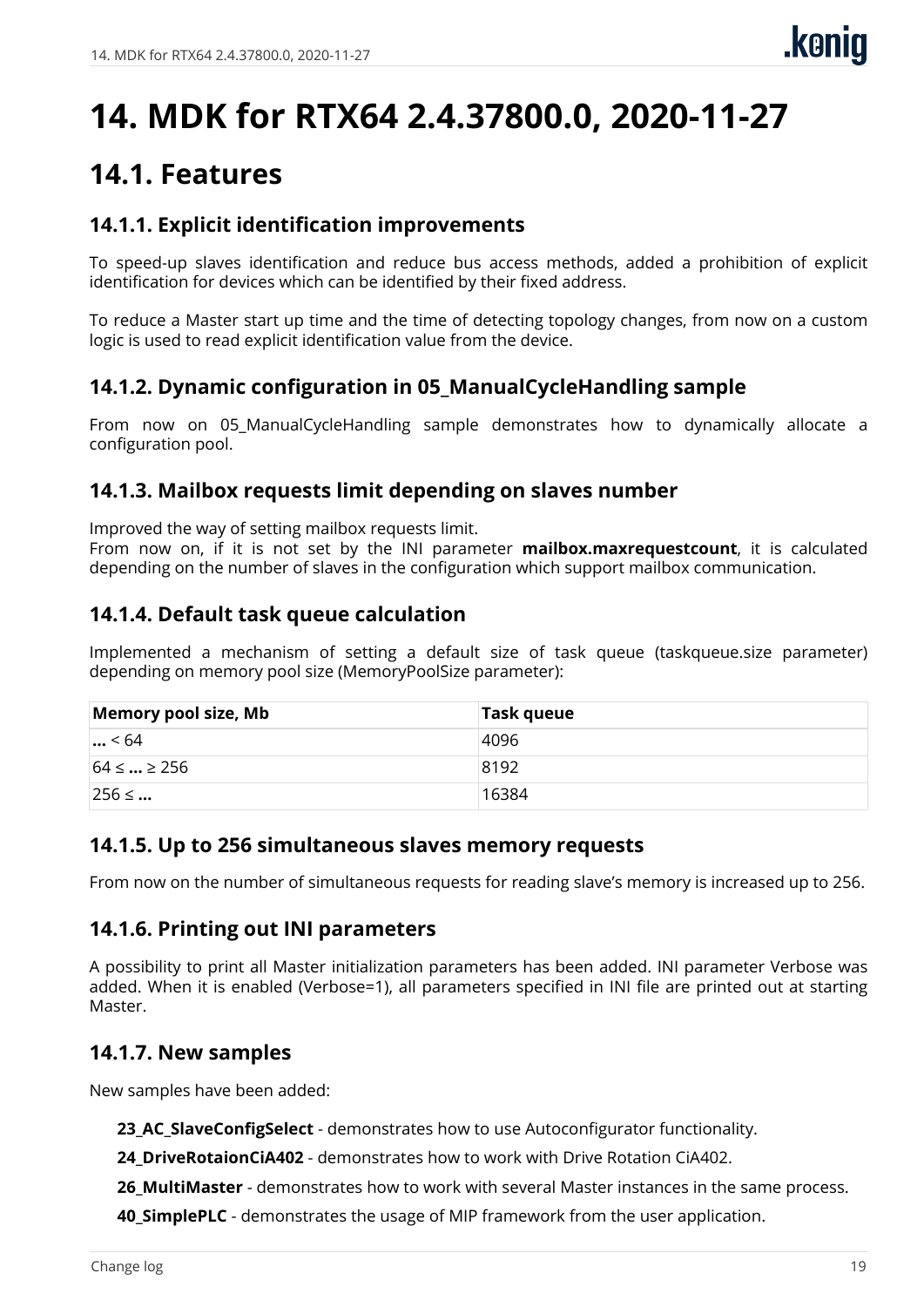### **14.1.8. PI clients for reading / writing**

Added PI clients with corresponding variables for reading / writing into CAN Interface driver.

#### **14.1.9. Remote Autoconfigurator**

From now on it is possible to access to Autoconfigurator remotely. Added:

- RPC API for Autoconfigurator;
- ecatmkpa-python improvements to scan and configure master.

#### **14.1.10. Timed send support in samples**

From now on the samples ManualCycleHandling and MultipleCyclesHandling support timed send mode.

#### **14.1.11. RTX64 3.7 support**

From now on Master supports RTX64 version 3.7.

#### **14.1.12. MIP 1.6 compatibility**

MRT 2.4 is compatible with MIP 1.6. From now on it is possible to install new version of MRT 2 with MIP 1.6. It allows using an application for MDK 1.6 with extended functionality of MRT 2.4.

#### **14.1.13. 4-hour Demo time**

We increased time of Master operating in Demo mode and for Trial versions. From now on an operating time limitation is four hours.

#### **14.1.14. PI variable(s) for all inputs/outputs of the slave**

Added PI variable(s) for all inputs/outputs of the slave.

#### **14.1.15. Default transferring timeout calculation**

Implemented a mechanism of default transferring timeout (**t**) calculation:

```
t = MAX(MasterCycle*2, t_{min})
```
where  $t_{\text{min}}$ =10 ms

Therefore, **t=2\*MasterCycle** but not less than 10ms.

Such mechanism allows to implement fast system reaction and minimize frame lost due to delay in the system

#### **14.1.16. EoE support for Windows based OS**

From now on it is possible to communicate between a slave and the master which is running on Windows based host, using Ethernet over EtherCAT (EoE) protocol. The name of EoE adapter is set in the INI parameter **eoe.adapter** (default value is "opentaptun").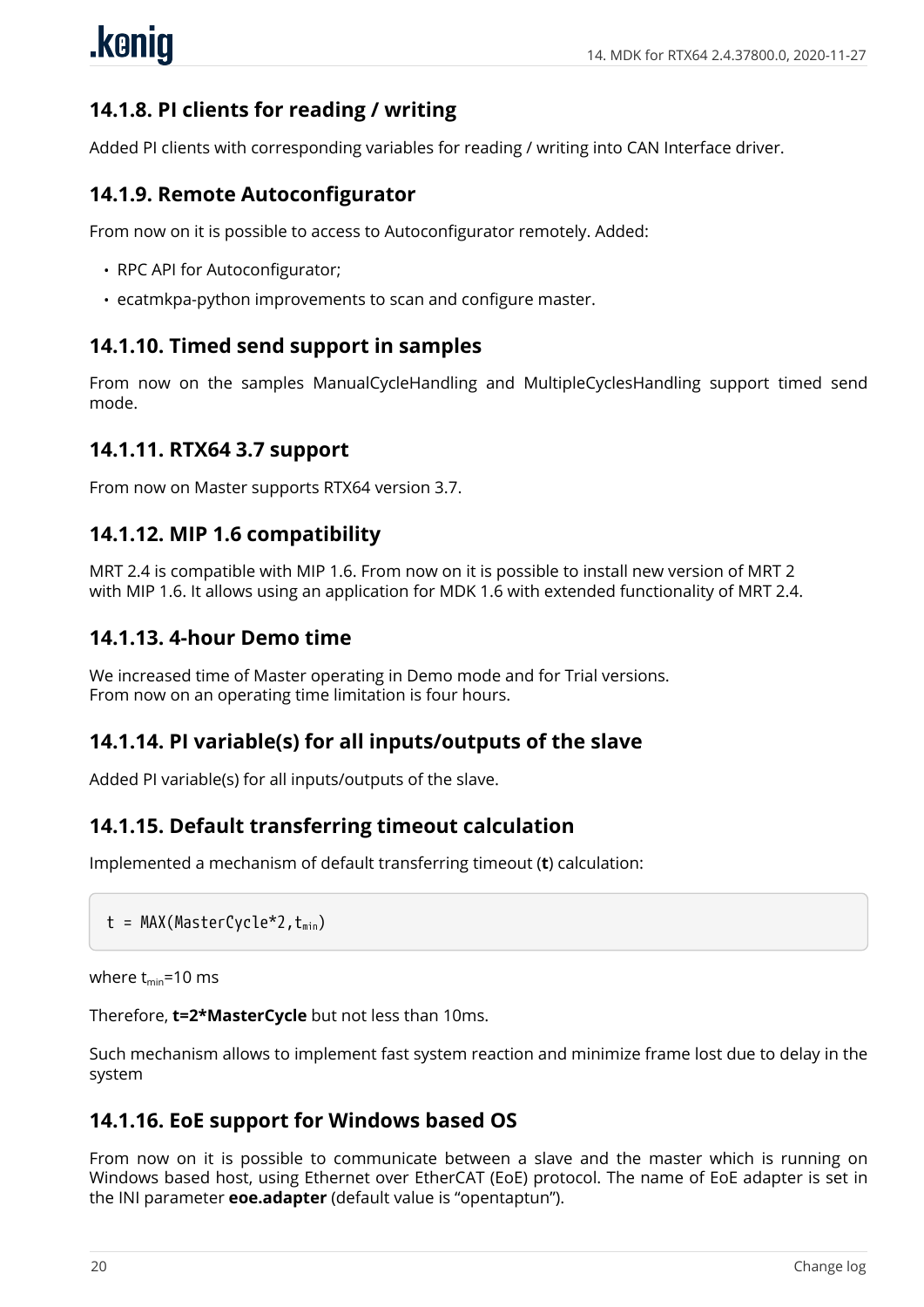### **14.1.17. Timed send emulation with channel redundancy**

A special forwarded segment and a separate queue for forwarded segments have been added to support timed send with channel redundancy.

#### **14.1.18. Slaves configuration for Autoconfigurator in slavelib sub-folder**

From now on slaves configuration (uESI files generated in KPA EtherCAT Studio 2) should be in the slavelib sub-folder of either default folder or custom folder set in KPA AC\_ESI\_DIR\_NAME, depending what is used.

#### **14.1.19. New API call to get RPC properties**

New API call EcatRPCGetCapabilities has been added. It allows to get RPC API version and transport buffer size.

MKPA RPCCLIENT EXPORT ECAT RESULT EcatRPCGetCapabilities( IN ECAT\_WORD connectionID, OUT ECAT\_DWORD \* pdwApiVersion, OUT ECAT\_DWORD \* pdwCapabilities, OUT ECAT\_DWORD \* pdwTransportBufferSize);

where

**pdwApiVersion** - version of RPC API;

**pdwCapabilities** - reserved for future use;

**pdwTransportBufferSize** - maximum size of transport buffer (can be set in INI parameter).

#### **14.1.20. Asynchronous mailbox call EcatRPCReadMemoryByPosIndex**

From now on EcatRPCReadMemoryByPosIndex() is called asynchronously.

#### **14.1.21. Performance improvement**

System performance has been improved by implementing a static update of Process Image region objects.

It reduces CPU usage at switching slave state therefore make the switching faster.

#### **14.1.22. Mailbox improvement**

Improved work with Mailbox protocols:

- All mailbox operations are stopped at slave state changing.
- Mailbox request execution is stopped if slave is offline.
- CoE module re-factoring.

### **14.1.23. EEPROM operations improvement**

During EEPROM operations slaves are accessed sequentially, one by one.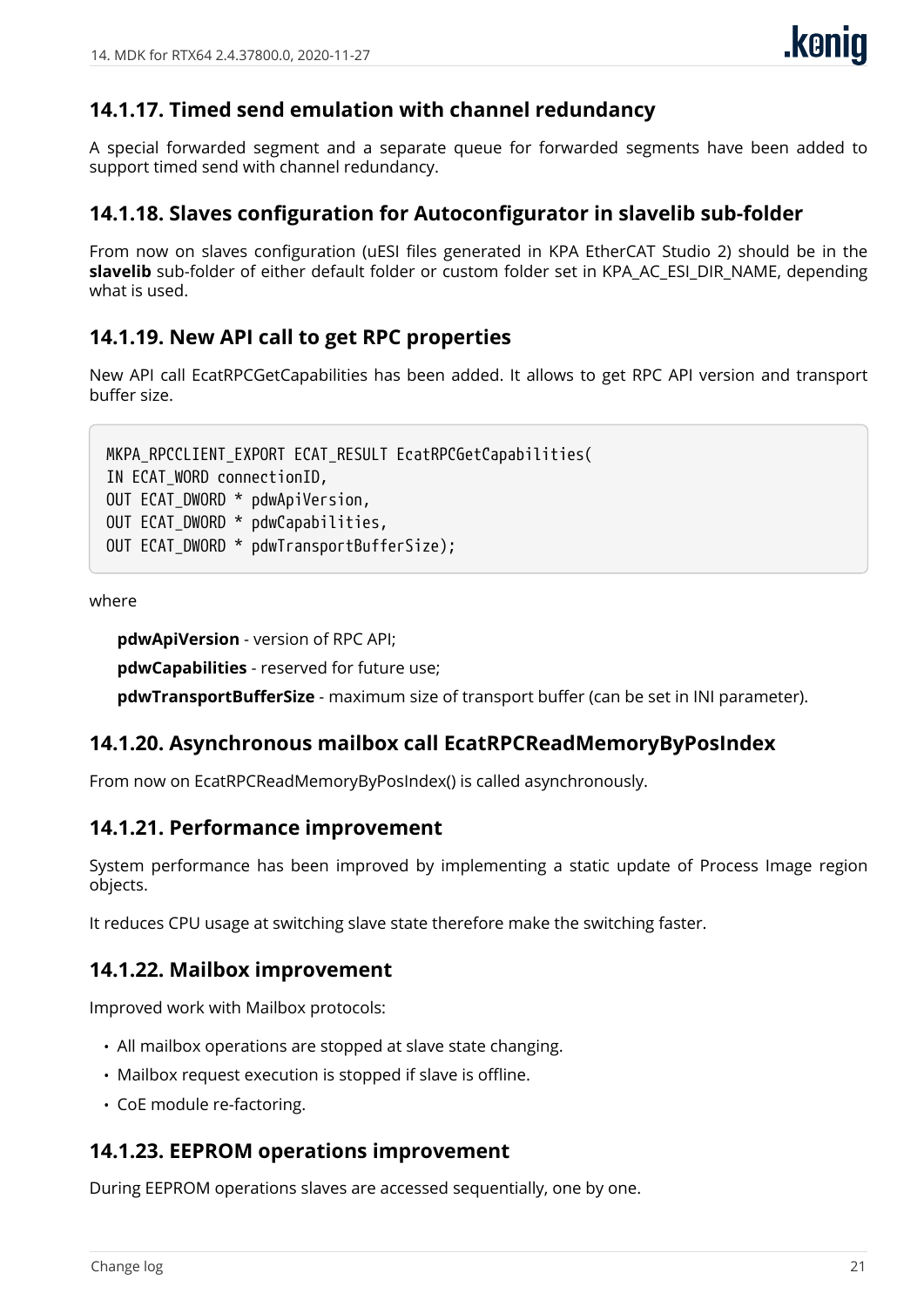### **14.1.24. KPA Framework improvement**

Dynamic allocation and re-allocation of items in EcatSyncQueueLoopData have been added.

### **14.1.25. Python application for RPC client**

New Python application to work with RPC client.

### **14.1.26. Writing PI inputs API**

Added API functions EcatStartWriteInputs and EcatDoneWriteInputs to write Process Image inputs.

# <span id="page-24-0"></span>**14.2. Fixed bugs**

- Reading DL status cycles in case of cable redundancy break in the line.
- Framework initialization processes cycles (Init-OP cycle) if final initialization target is changed from "Ready" to "Request State".
- Memory leak happens at reading slave memory.
- No 'duplicate alias' events are printed by the sample or user application due to missing description of the event.
- A lot of Wrong Working counters events are generated.
- In case of second attempt of explicit identification for the same physical device it always accepts configured identification value regardless of the result of the value check.
- Command size limit is not checked while parsing ENI file and building a frame.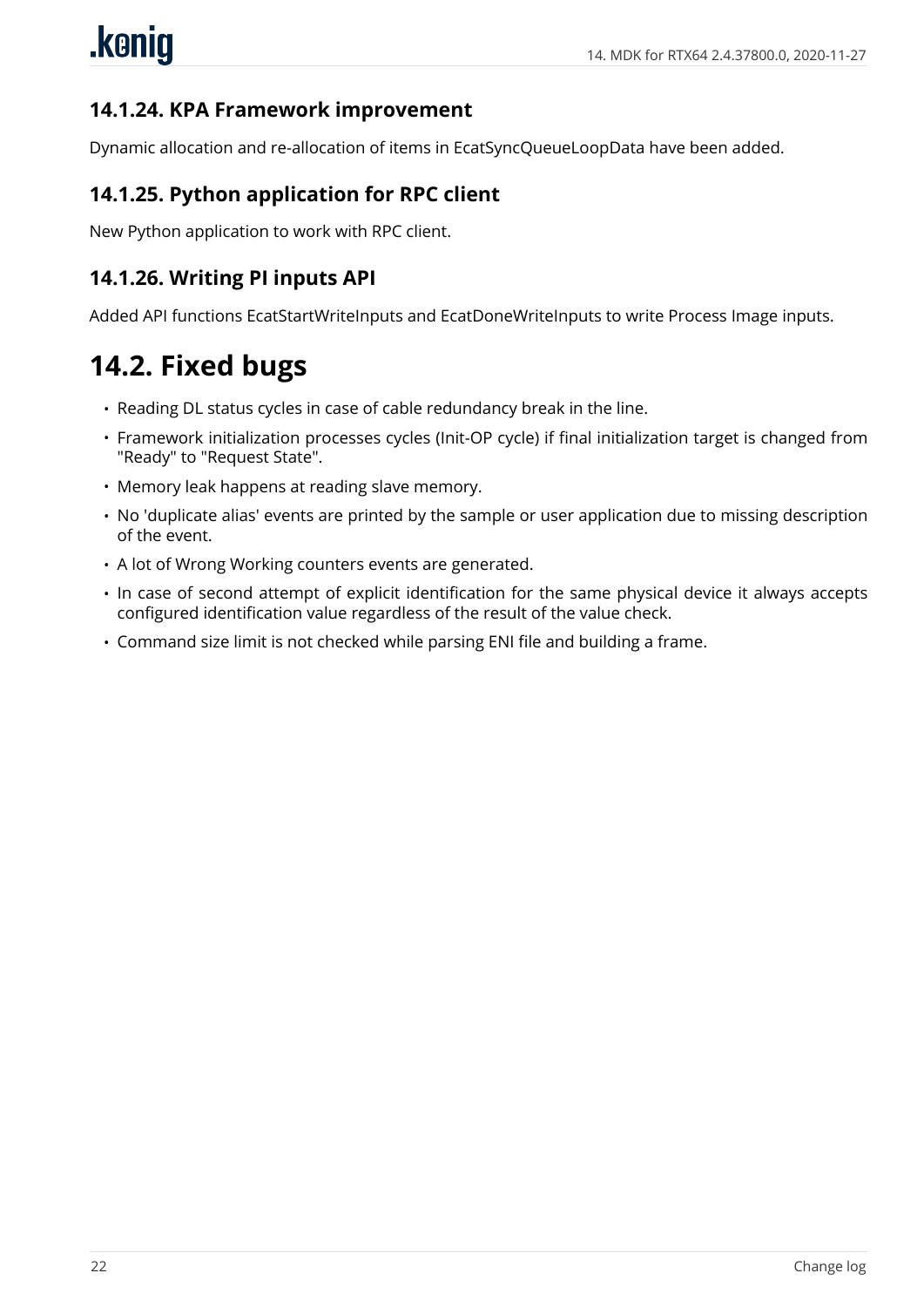# <span id="page-25-0"></span>**15. MDK version 2.4.29528.0, 2020-10-29**

## <span id="page-25-1"></span>**15.1. Common**

### **15.1.1. Features**

#### **15.1.1.1. Explicit identification improvement**

To speed-up slaves identification and reduce bus access methods, added a prohibition of explicit identification for devices which can be identified by their fixed address.

#### **15.1.1.2. Auto-start RPC server in the 08\_RPCServer sample**

In order to simplify RPC server start/stop procedure, added a new template parameter PARAM\_MASTER\_RPC\_SERVER\_CREATE.

Set this parameter to enable automatic start/stop of RPC server with specified port number (default: 5000). Then Master Processor itself starts RPC server at Master creating and stops it at Master destroying.

#### **15.1.1.3. Mailbox requests limit depending on slaves number**

Improved the way of setting mailbox requests limit. From now on, if it is not set by the INI parameter **mailbox.maxrequestcount,** it is calculated depending on the number of slaves in the configuration which support mailbox communication.

#### **15.1.1.4. Dynamic configuration in 05\_ManualCycleHandling sample**

From now on 05\_ManualCycleHandling sample demonstrates how to dynamically allocate a configuration pool.

#### **15.1.2. Fixed bugs**

- No 'duplicate alias' events are printed by the sample or user application due to missing description of the event.
- A lot of Wrong Working counters events are generated.
- Exception happens on mailbox call if slave physical address is 0.
- Exception may happen on Master exit if mailbox communication is enabled.
- In case of second attempt of explicit identification for the same physical device it always accepts configured identification value regardless of the result of the value check.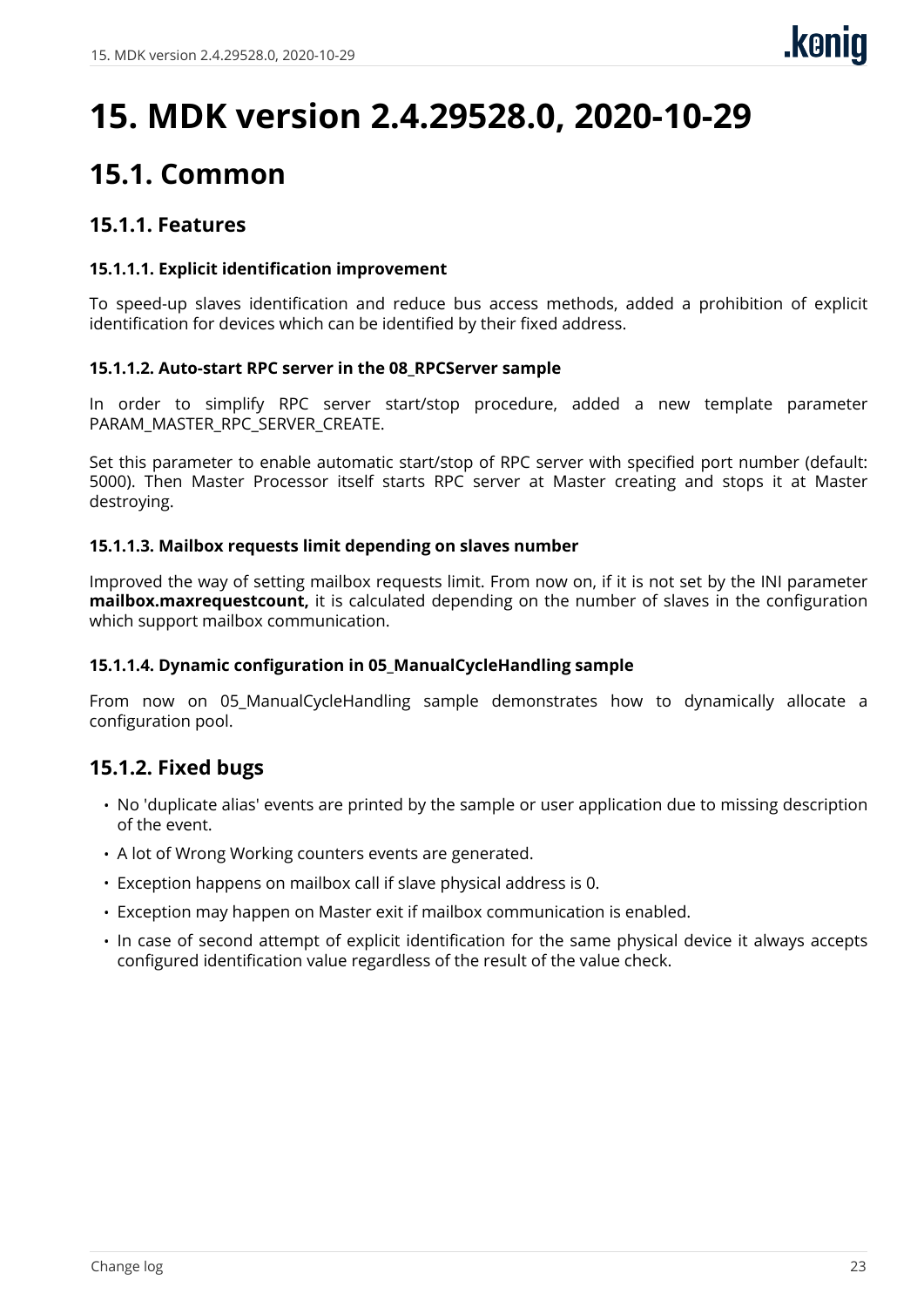# <span id="page-26-0"></span>**16. MDK version 2.4.29520.0, 2020-09-25**

## <span id="page-26-1"></span>**16.1. Common**

### **16.1.1. Feature**

#### **16.1.1.1. Timed send emulation with channel redundancy**

A special forwarded segment and a separate queue for forwarded segments have been added to support timed send with channel redundancy.

#### **16.1.1.2. Custom logic for reading explicit identification value**

From now on a custom logic is used to read explicit identification value from the device.

It reduces a Master start up time and the time of detecting topology changes.

#### **16.1.1.3. Operations retry at frame losing**

Added a mechanism to repeat the operation (command send, EEPROM read, memory read etc.) when frame is lost. To set number of tries, a new parameter **scheduler.retries** was added to INI file, default value is 3.

#### **16.1.1.4. Default transferring timeout calculation**

Implemented a mechanism of default transferring timeout (**t**) calculation:

```
t = MAX(MasterCycle*2, t_{min})
```
where  $t_{min}$ =10 ms

Therefore, t=2\*MasterCycle but not less than 10ms.

Such mechanism allows to implement fast system reaction and minimize frame lost due to delay in the system.

#### **16.1.1.5. Default task queue calculation**

Implemented a mechanism of setting a default size of task queue (taskqueue.size parameter) depending on memory pool size (MemoryPoolSize parameter):

| Memory pool size, Mb | Task queue |
|----------------------|------------|
| $\ldots$ < 64        | 4096       |
| $64 \leq  \geq 256$  | 8192       |
| $256 \leq $          | 16384      |

#### **16.1.1.6. Up to 256 simultaneous slaves memory requests**

From now on the number of simultaneous requests for reading slave's memory is increased up to 256.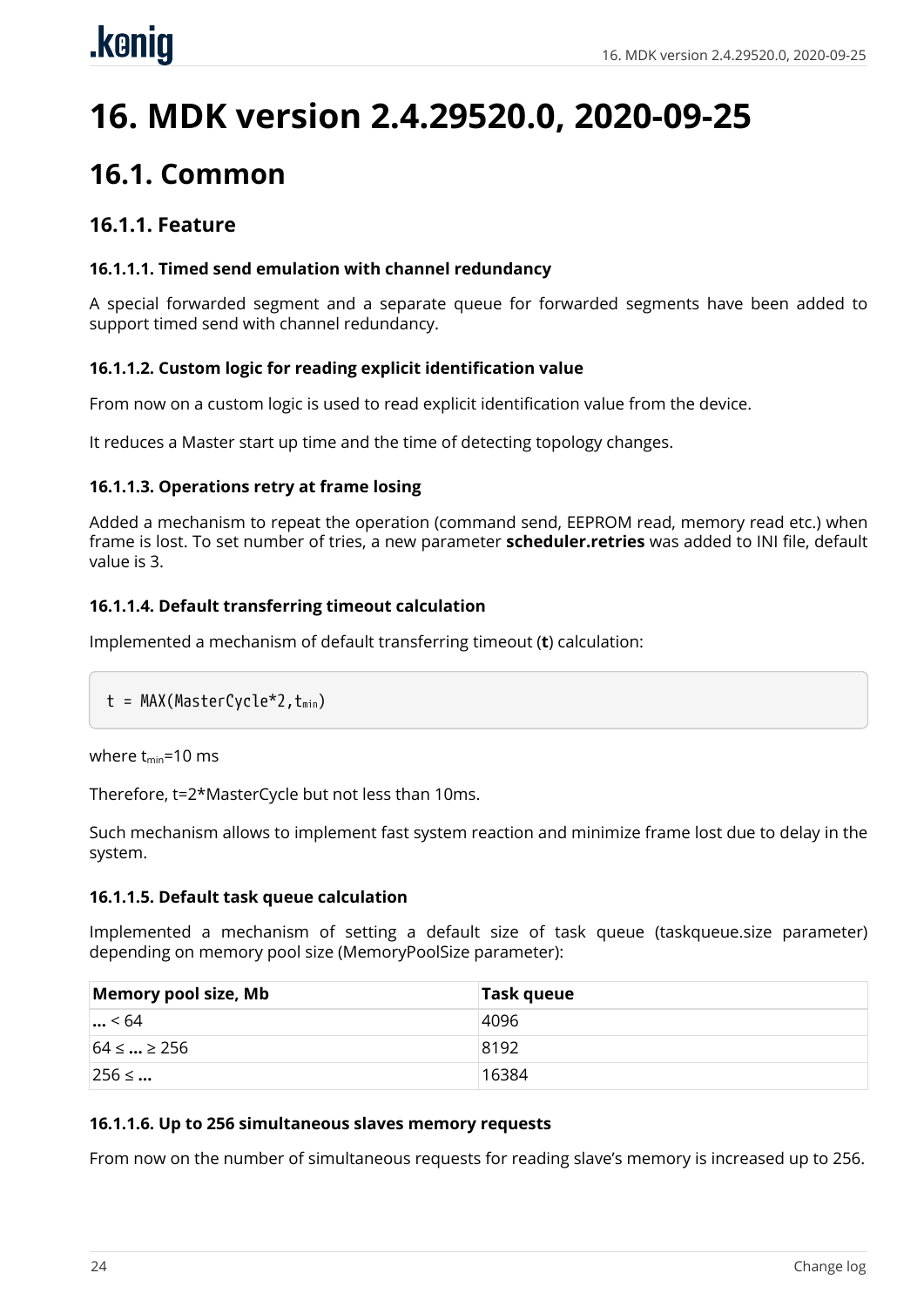

#### **16.1.1.7. Printing out INI parameters**

A possibility to print all Master initialization parameters has been added. INI parameter **Verbose** was added. When it is enabled (Verbose=1), all parameters specified in INI file are printed out at starting Master.

#### **16.1.1.8. New error code**

ECAT\_E\_FRAME\_CMD\_SIZE\_LIMIT is new error code means "Process frame error: the command size is too big to be placed into the frame".

#### **16.1.1.9. INI file extension**

New initialisation parameters have been added to configure Master using its INI file.

**ss.eeprom.maxrequests** - maximum number of simultaneously serviced EEPROM requests

**transition.maxcommandsperslave** - maximum number of commands to be sent to slave at a time.

**scheduler.oncepercycle** - schedule one driver send request per cycle.

**scheduler.queueing.timeout.cycles** - number of master cycles for queuing timeout.

Updated default values of the following parameters:

DrvTxAffinity=1, DrvRxAffinity=1, threads.count=3, threads.0.executors=rt, threads.0.priority=15, threads.0.affinity=2, threads.1.executors=work, threads.1.priority=2, threads.2.executors=sync,sys, threads.2.priority=15, scheduler.oncepercycle=1, scheduler.allatonce=1, ecatrouter.fwd.postponed=1, topology.maxconcurrentcmds=100, transition.maxcommandsperslave=100, transition.slavetransitionattempts=0.

#### **16.1.1.10. Slaves configuration for Autoconfigurator in slavelib sub-folder**

From now on slaves configuration (uESI files generated in KPA EtherCAT Studio 2) should be in the **slavelib** sub-folder of either default folder or custom folder set in KPA\_AC\_ESI\_DIR\_NAME, depending what is used.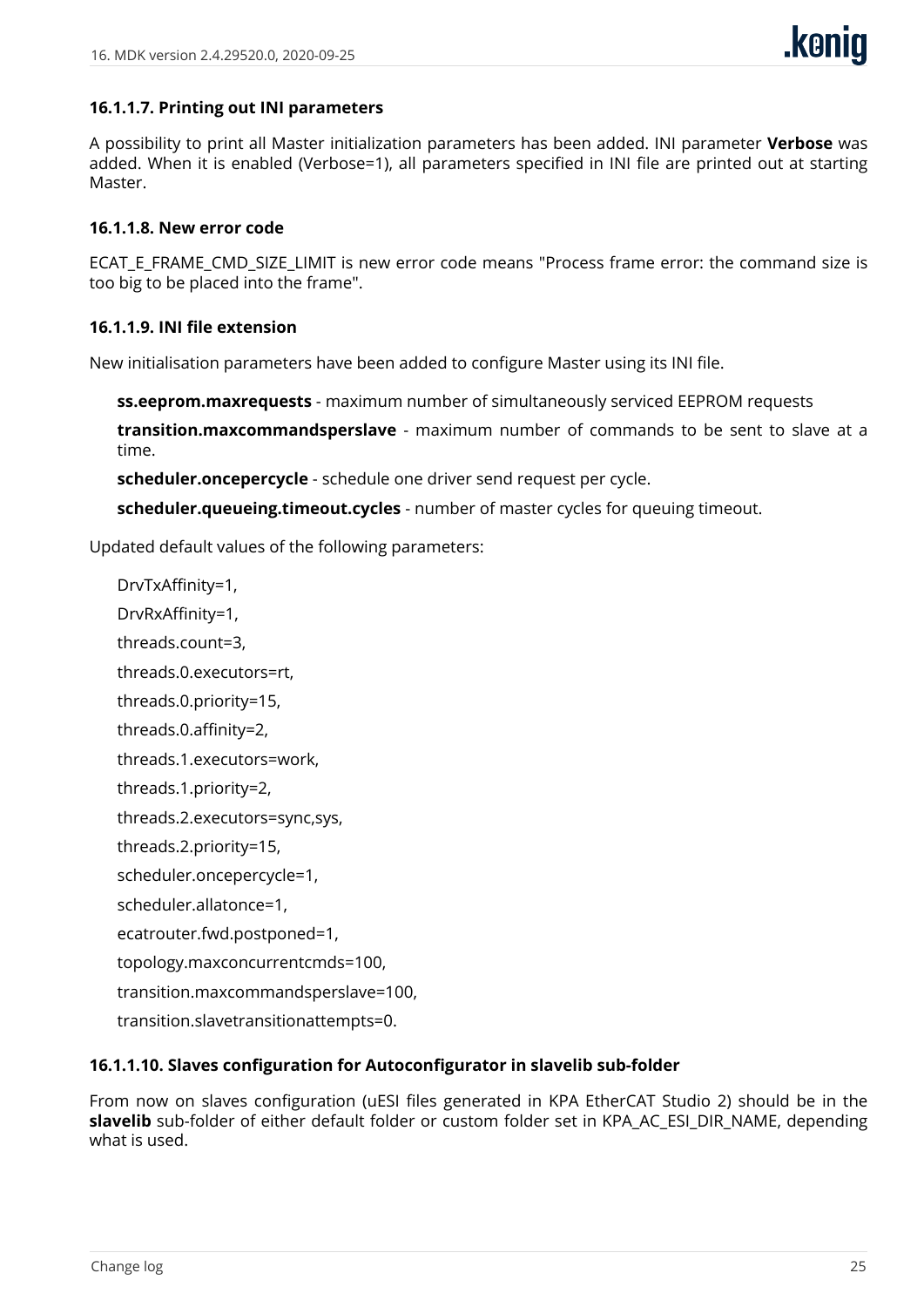

#### **16.1.1.11. New API call to get RPC properties**

New API call EcatRPCGetCapabilities has been added. It allows to get RPC API version and transport buffer size.

MKPA\_RPCCLIENT\_EXPORT ECAT\_RESULT EcatRPCGetCapabilities( IN ECAT\_WORD connectionID, OUT ECAT\_DWORD \* pdwApiVersion, OUT ECAT\_DWORD \* pdwCapabilities, OUT ECAT\_DWORD \* pdwTransportBufferSize);

#### where

pdwApiVersion - version of RPC API

pdwCapabilities - reserved for future use

pdwTransportBufferSize - maximum size of transport buffer (can be set in INI parameter )

#### **16.1.1.12. Asynchronous mailbox call EcatRPCReadMemoryByPosIndex**

From now on EcatRPCReadMemoryByPosIndex() is called asynchronously.

#### **16.1.1.13. Performance improvement**

System performance has been improved by implementing a static update of Process Image region objects.

It reduces CPU usage at switching slave state therefore make the switching faster.

#### **16.1.1.14. Mailbox improvement**

Improved work with Mailbox protocols:

- All mailbox operations are stopped at slave state changing.
- Mailbox request execution is stopped if slave is offline.
- CoE module re-factoring.

#### **16.1.2. EEPROM operations improvement**

During EEPROM operations slaves are accessed sequentially, one by one.

#### **16.1.2.1. KPA Framework improvement**

Dynamic allocation and re-allocation of items in EcatSyncQueueLoopData have been added.

#### **16.1.2.2. Fault notifications improvement**

Separate error codes have been added to handle memory pool fails during Master initialization and to notify about certain functionality unsupported by KPA network driver.

#### **16.1.2.3. Python application for RPC client**

New Python application to work with RPC client.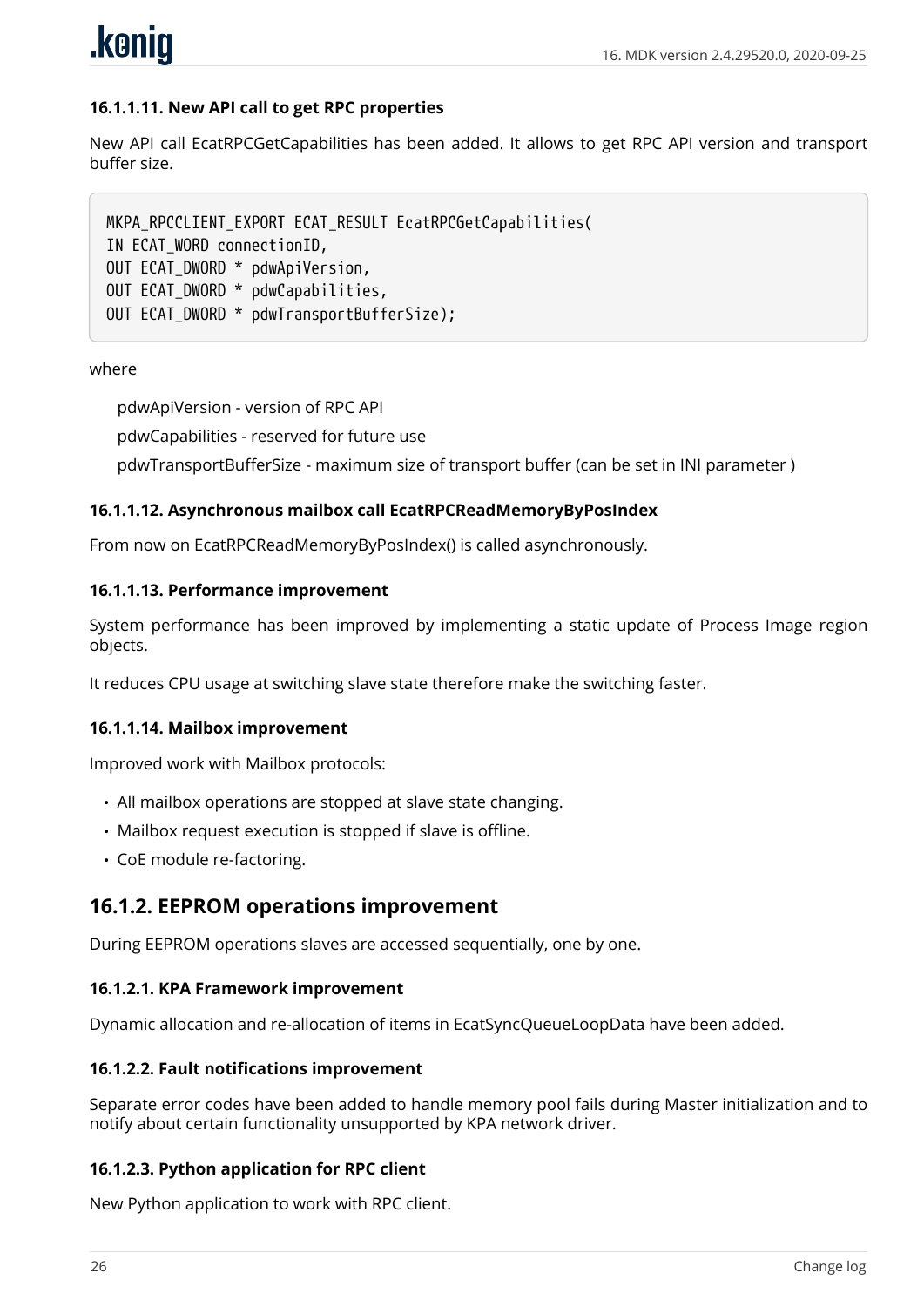### **16.1.3. Fixed bugs**

- Mailbox counter is reset on any Slave state transition.
- Exception happens on the attempt to close a network adapter while working in timed send emulation mode.
- Repeated FoE Download operation fails with error after an interrupted attempt.
- Multimaster functionality is not available when timed send emulation is enabled.
- ECAT E\_FRAME\_SEND\_TIMEOUT happens on big configuration in ECAT send scheduler
- Master crashes after requesting state if Distributed Clock is enabled.
- Cycle time is up to one second while transferring from Pre-Operational to Safe-Operational states.
- Sending of multiple frames takes a lot of time.
- Getting of adapters list causes master cycle delay.
- Task queue overflow happens at scanning big bus configuration.
- Resource Manager bug fix.
- Command size limit is not checked while parsing ENI file and building a frame.
- Wrong order of master modules de-initialization.
- Fast reaction on slave requested state change, auto-recovery cycle should be aborted when a new state has been required.
- Maximum frame size: incorrect procedures of its calculation and usage for real-time context.
- Last slave on the bus is missing or not recognized.
- Memory leak happens at reading slave memory.

# <span id="page-29-0"></span>**16.2. Windows**

#### **16.2.1. Features**

#### **16.2.1.1. EoE support for Windows based OS**

From now on it is possible to communicate between a slave and the master which is running on Windows based host, using Ethernet over EtherCAT (EoE) protocol.

The name of EoE adapter is set in the INI parameter **eoe.adapter** (default value is "opentaptun").

#### **16.2.1.2. New variable to share data folder**

Now to set shared data folder, the environment variable ECAT\_MASTER\_MAKE\_DATA\_FOLDER\_SHARE is used instead of CFG\_SHAREDATADIR.

#### **16.2.1.3. Review of Windows PCAP driver usage**

Improved safety, synchronization and performance of PCAP driver usage.

#### **16.2.2. Fixed bugs**

- Master default folder is not available in the network.
- Attach to Master configured with non-existing network card is successful.

**kanin**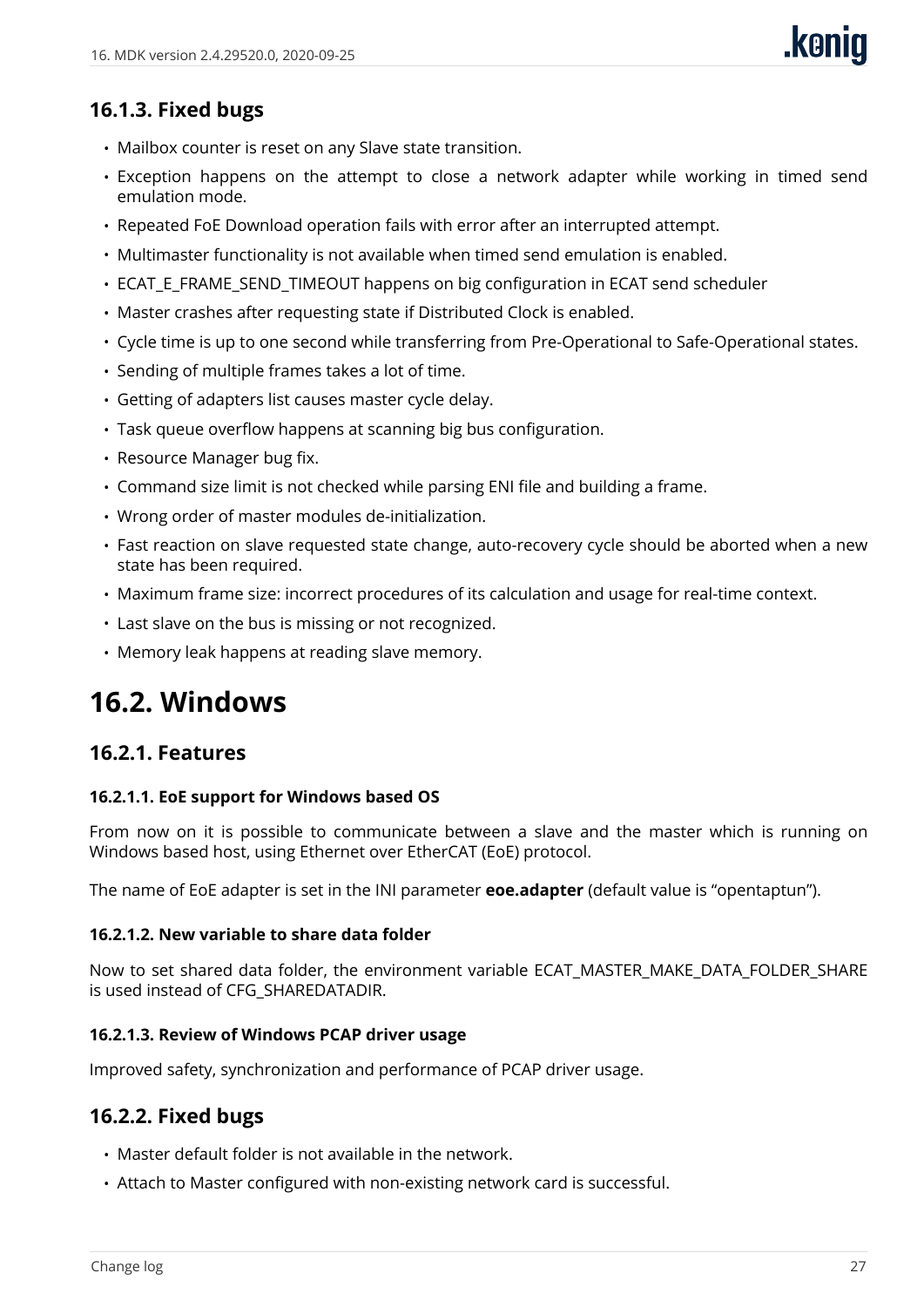# <span id="page-30-0"></span>**17. MDK for INtime 2.4.26504.0, 2020-06-18**

# <span id="page-30-1"></span>**17.1. Features**

### **17.1.1. MIP samples installation improvement**

MIP samples were moved to the Program Data folder and from now on you can install samples for different versions of MS Visual Studio among 2013, 2015 or 2017 which installed on your PC. Also, it is possible to rebuild installed samples for a new version of MS Visual Studio by using the **Change** option of MIP installer.

For details, refer to MDK Readme (MIP installation).

### **17.1.2. New samples**

New samples have been added:

**26\_MultiMaster** - demonstrates how to work with several Master instances in the same process.

**40\_SimplePLC** - demonstrates the usage of MIP framework from the user application.

#### **17.1.3. Slaves configuration for Autoconfigurator in slavelib sub-folder**

From now on slaves configuration (uESI files generated in KPA EtherCAT Studio 2) should be in the **slavelib** sub-folder of either default folder or custom folder set in KPA\_AC\_ESI\_DIR\_NAME, deppending what is used.

#### **17.1.4. Printing out INI parameters**

A possibility to print all Master initialization parameters has been added. INI parameter **Verbose** was added. When it is enabled (Verbose=1), all parameters specified in INI file are printed out at starting Master.

#### **17.1.5. Fault notifications improvement**

Separate error codes have been added to handle memory pool fails during Master initialization and to notify about certain functionality unsupported by KPA network driver.

## <span id="page-30-2"></span>**17.2. Fixed bugs**

- API Help item in the Start menu is displayed with a wrong name.
- Slaves follow master state if transition.disableslavefollowstate=1.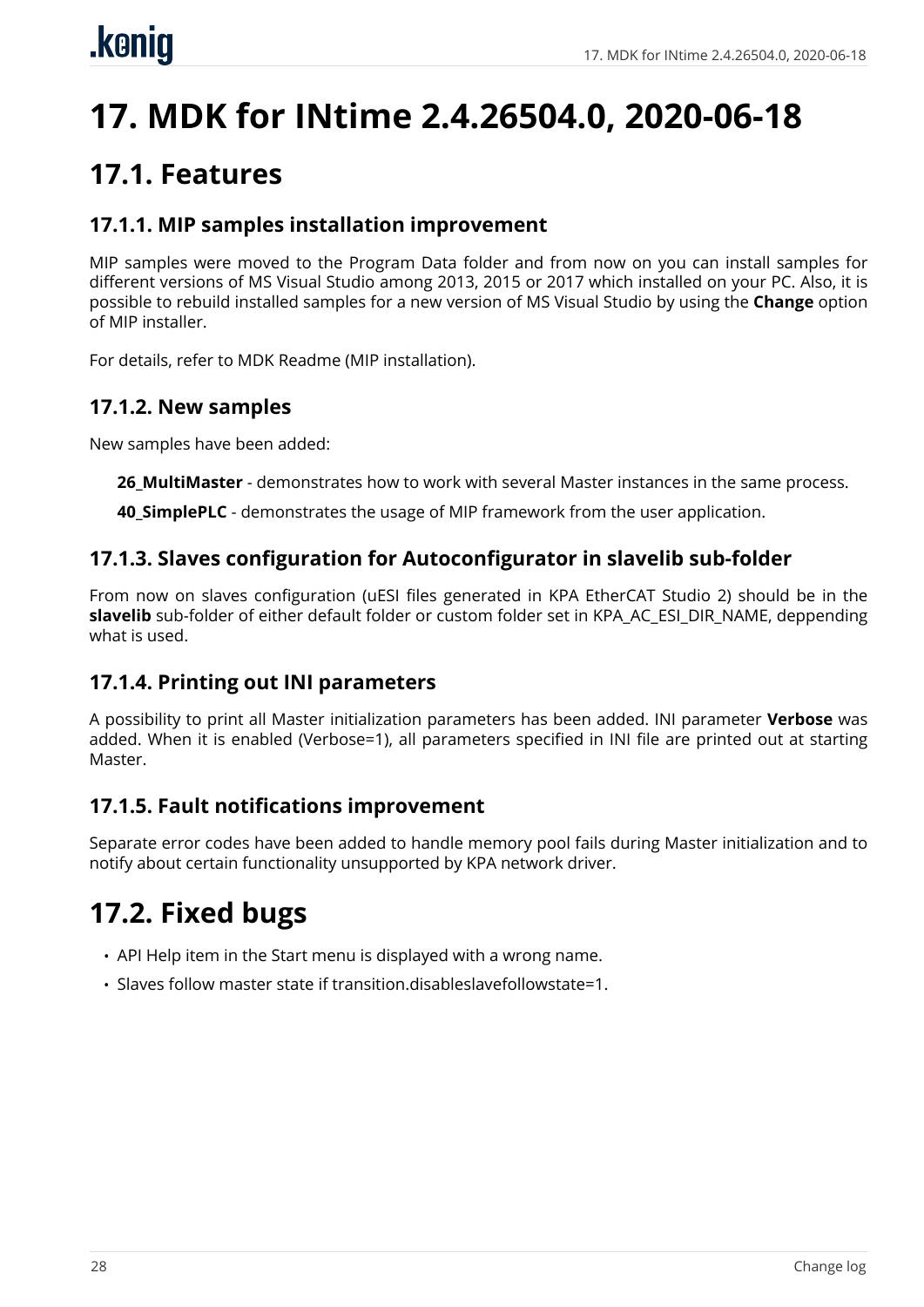# <span id="page-31-0"></span>**18. MDK for Windows 2.4.25003.0, 2020-05-25**

## <span id="page-31-1"></span>**18.1. Features**

### **18.1.1. Autoconfigurator**

A possibility to configure the bus on the fly has been added. The Online Configuration module (Auto Configurator) allows the user application to create a bus configuration by applying slave's configuration provided by its vendor (EtherCAT Slave Information - ESI) or an extended slave's configuration generated by KPA EtherCAT Studio (user's ESI - uESI).

For details, refer to Master API Help (Getting Started/ Autoconfigurator).

### **18.1.2. MIP Samples installation improvement**

MIP samples were moved to the Program Data folder and from now on you can install samples for different versions of MS Visual Studio which installed on your PC. Also, it is possible to rebuild installed samples for a new version of MS Visual Studio by using the Change option of MIP installer.

For details, refer to MDK Readme (MIP installation).

### **18.1.3. New samples**

New samples have been added:

**26 MultiMaster** - demonstrates how to work with several Master instances in the same process.

**40 SimplePLC** - demonstrates the usage of MIP framework from the user application.

## <span id="page-31-2"></span>**18.2. Fixed bugs**

- API Help item in the Start menu is displayed with a wrong name.
- Memory leak on Master detach with disabled the Resource Manager service.
- Framework initialization processes cycles (Init-OP cycle) if final initialization target is changed from "Ready" to "Request State"
- Slaves follow master state if transition.disableslavefollowstate=1.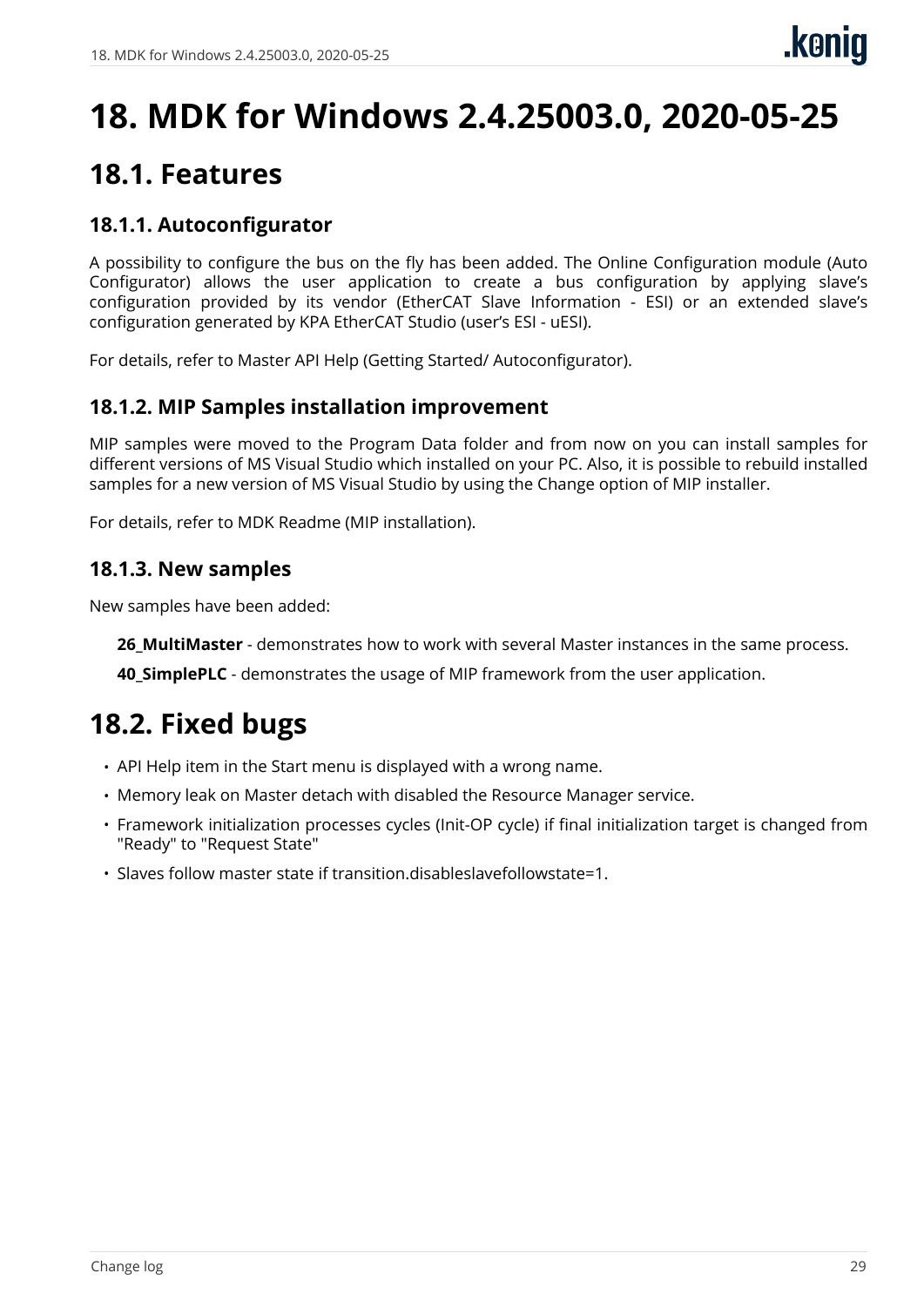<span id="page-32-0"></span>

# **19. MDK version 2.3.43629.0, 2020-04-20**

Initial release of KPA EtherCAT Master Development Kit 2.3 for Rt-Preempt, Windows based on version 1.6.

It includes new features:

- Asynchronous control
- Simple Tasks execution
- Multiple EtherCAT Cyclic Tasks
- Modular design
- PI-driven control
- Events based model
- EtherCAT network driver: zero copy

## <span id="page-32-1"></span>**19.1. Rt-Preempt**

#### **19.1.1. Features**

- Redundant Master
- Hardware Timed send mode
- Autoconfigurator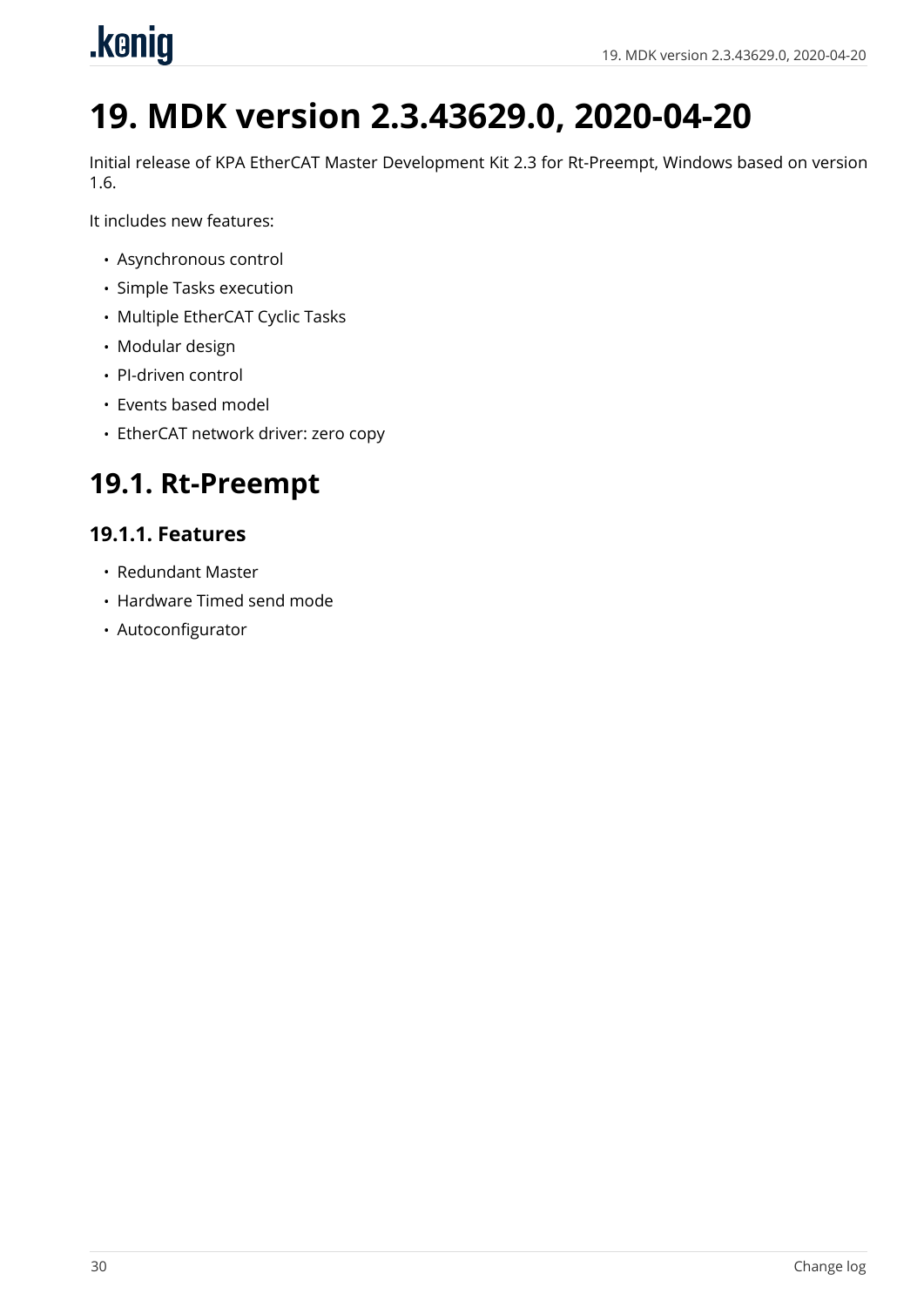# <span id="page-33-0"></span>**20. MDK version 2.4.15804.0, 2019-12-27**

Initial release of KPA EtherCAT Master Run-time 2.3 for INtime, Xenomai based on version 1.6.

It includes new features:

- Asynchronous control
- Simple Tasks execution
- Multiple EtherCAT Cyclic Tasks
- Modular design
- PI-driven control
- Events based model
- EtherCAT network driver: zero copy
- Autoconfigurator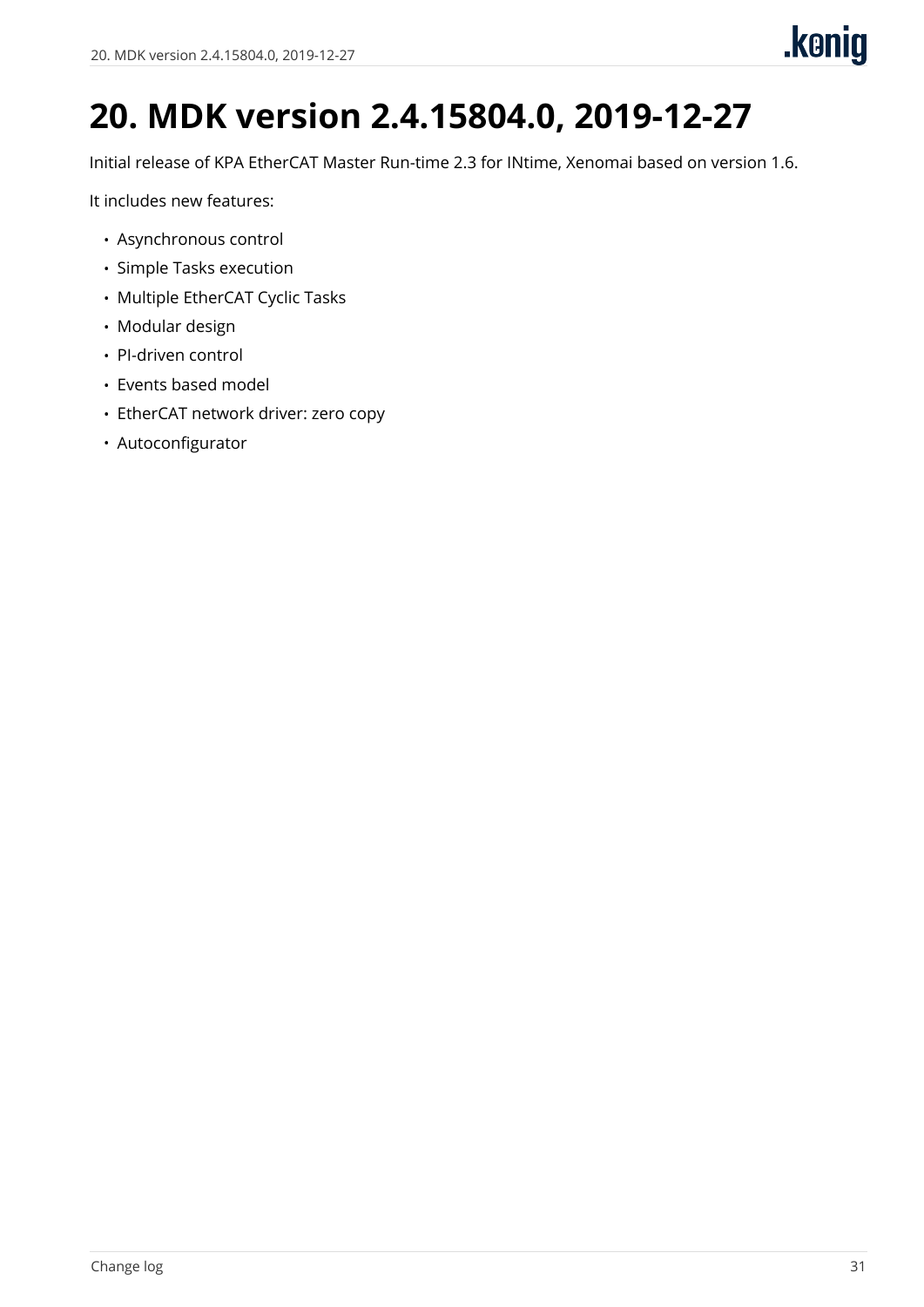# <span id="page-34-0"></span>**21. MDK for Zynq/Zynq Ultrascale+ FreeRTOS version 2.3.41907.0, 2019-10-18**

# <span id="page-34-1"></span>**21.1. Features**

### **21.1.1. Separate IP core for licensing**

Maser licensing has been moved into the separated IP core (KPA License Provider) as an interface for getting FPGA device DNA. The corresponding hardware project and BSP were updated in accord with new IP core usage.

For more detail, refer to Zynq.FreeRTOS.Manual.pdf.

### **21.1.2. Xilinx Device Primitives by default**

From now on Xilinx Device Primitives are used in IP cores by default. The define XILINX\_KPA was deleted from the corresponding hardware project, IP cores were updated in accord with new default primitives usage.

# <span id="page-34-2"></span>**21.2. Fixed bugs**

- Hardware timed send feature does not work with A53 and R5 processors (Zynq Ultrascale+ board).
- Incorrect memory allocation. When it is impossible to allocate predefined memory pool during Master initialization, Master continues to work with system memory allocation calls instead of reporting an error.
- Benchmark sample returns the value of a current allocated memory instead of a maximum allocated memory value.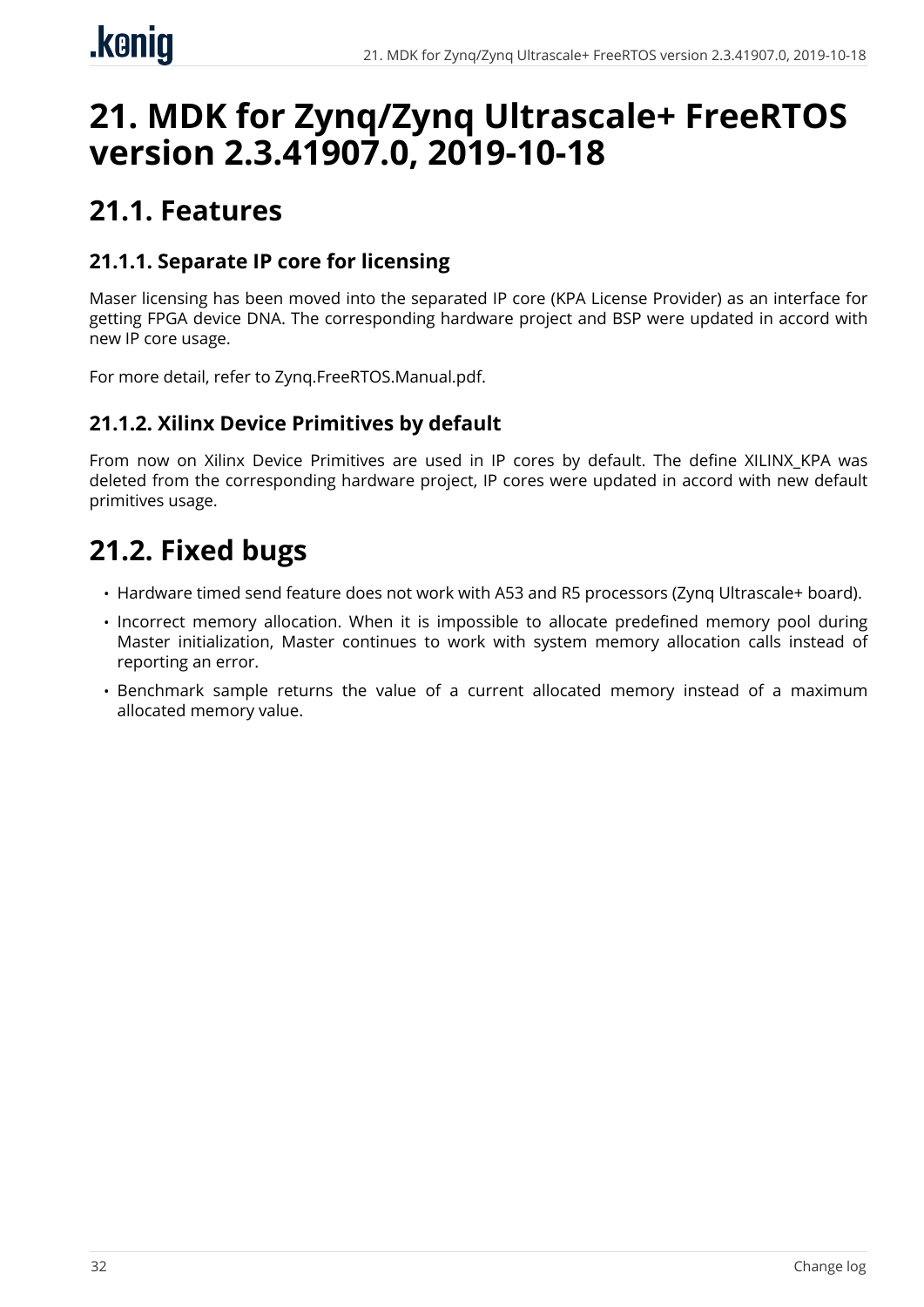# <span id="page-35-0"></span>**22. MDK for Zynq/Zynq Ultrascale+ FreeRTOS version 2.3.39209.0, 2019-07-31**

# <span id="page-35-1"></span>**22.1. Features**

### **22.1.1. Hardware-bound license**

Form now on it is possible to bind Master license to the target where it runs.

For more details, refer to MRT Manual (Licensing).

### **22.1.2. New slave's variables in Process Image**

From now on variables InputAll and OutputAll are available in Process image for each slave. They describe total size (BitSize) and location (BitStart) of slave's Process Data in Process Image.

**<slave\_name>.InputAll.BitSize** - total size of received data

**<slave\_name>.InputAll.BitStart** - start address of received data in Process Image

**<slave\_name>.OutputAll.BitSize** - total size of sent data

**<slave\_name>.OutputAll.BitStart** - start address of sent data in Process Image

## <span id="page-35-2"></span>**22.2. Fixed bugs**

- Master hangs after transferring it from Init to Bootstrap and then to Init state if EL6695 is in the bus configuration.
- An attempt to scan bus configuration is failed if the configuration was extended (e.g. added one more segment) after last successful scan.
- Master hangs on attempt to read CoE sub-indexes via SDO.
- It is impossible to attach to Master if it was detached in Safe Operation/Operational state.
- Connection with Master is lost on attempt to scan bus configuration from KPA EtherCAT Studio.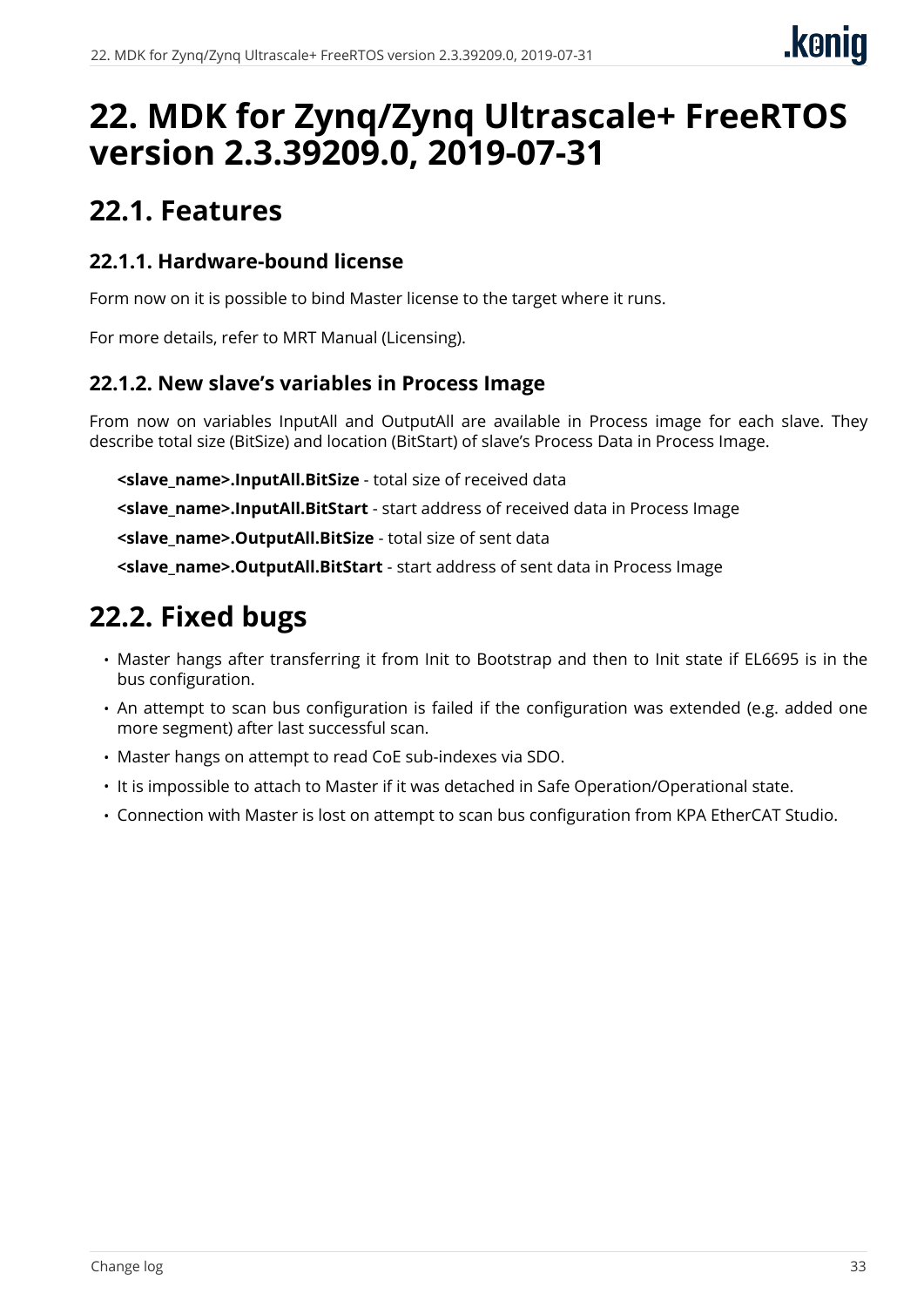<span id="page-36-0"></span>

# **23. MDK for Zynq/Zynq Ultrascale+ FreeRTOS version 2.3.38100.0, 2019-06-28**

## <span id="page-36-1"></span>**23.1. Features**

#### **23.1.1. 4 hours Demo time**

We increased time of Master operating in Demo mode and for Trial versions. From now on an operating time limitation is four hours.

#### **23.1.2. Redundant Master support**

KPA provides a new master feature - Redundant Master. It allows co-existing of several master instances started on separate target systems in a network segment, significantly increasing fault tolerance and reducing downtime. All master instances are connected to the bus and run.

For more details, refer to MRT Manual.pdf (Redundant Master section).

#### **23.1.3. RPC Server support**

From now on it is possible to get access to the bus which is connected to FreeRTOS target via RPC Server (for example, scanning the bus in KPA EtherCAT Studio).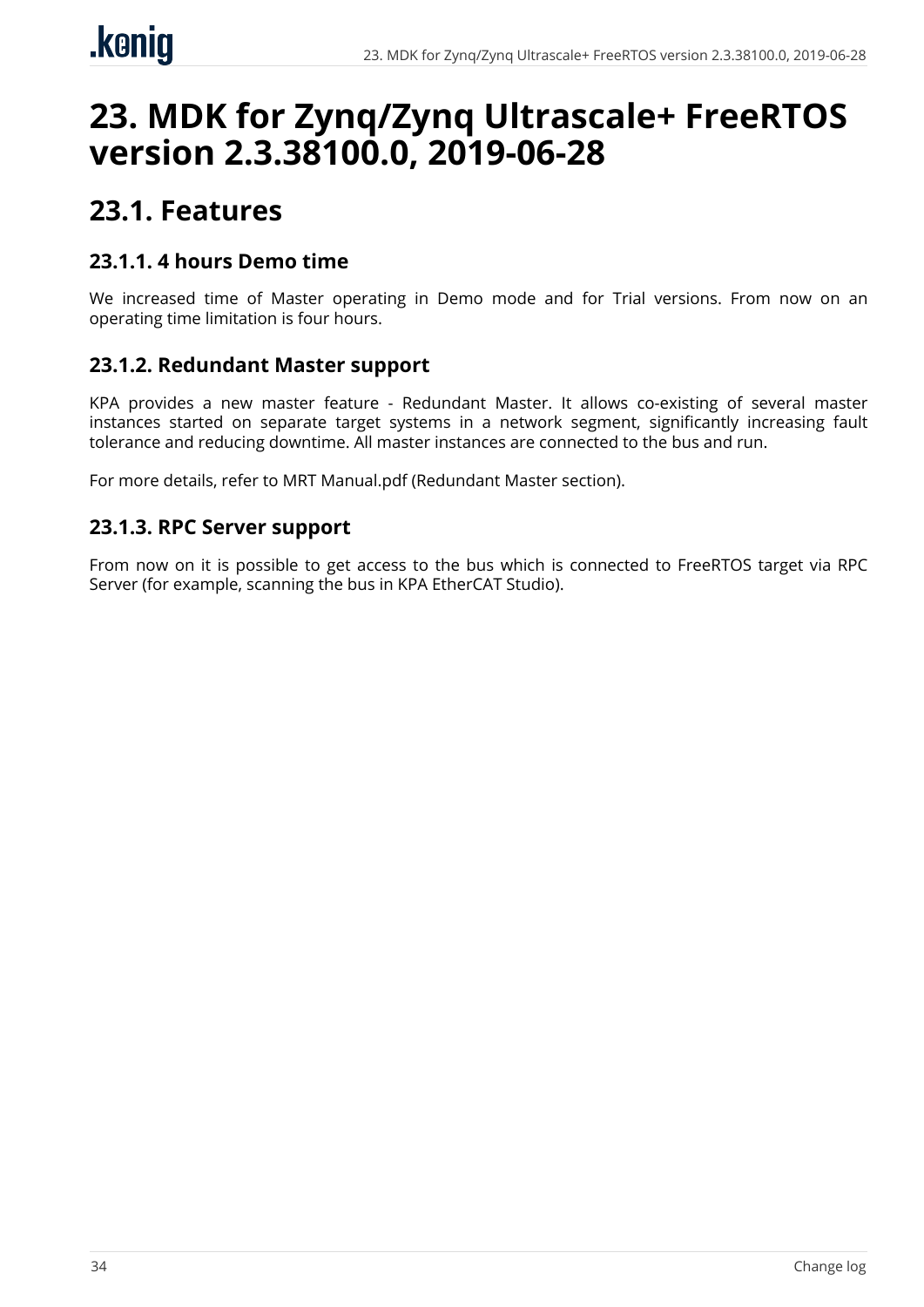# <span id="page-37-0"></span>**24. MDK for Zynq/Zynq Ultrascale+ FreeRTOS version 2.3.19400.0, 2018-12-17**

Initial release of KPA EtherCAT Master Development Kit for Zynq/Zynq Ultrascale+ FreeRTOS version 2.3.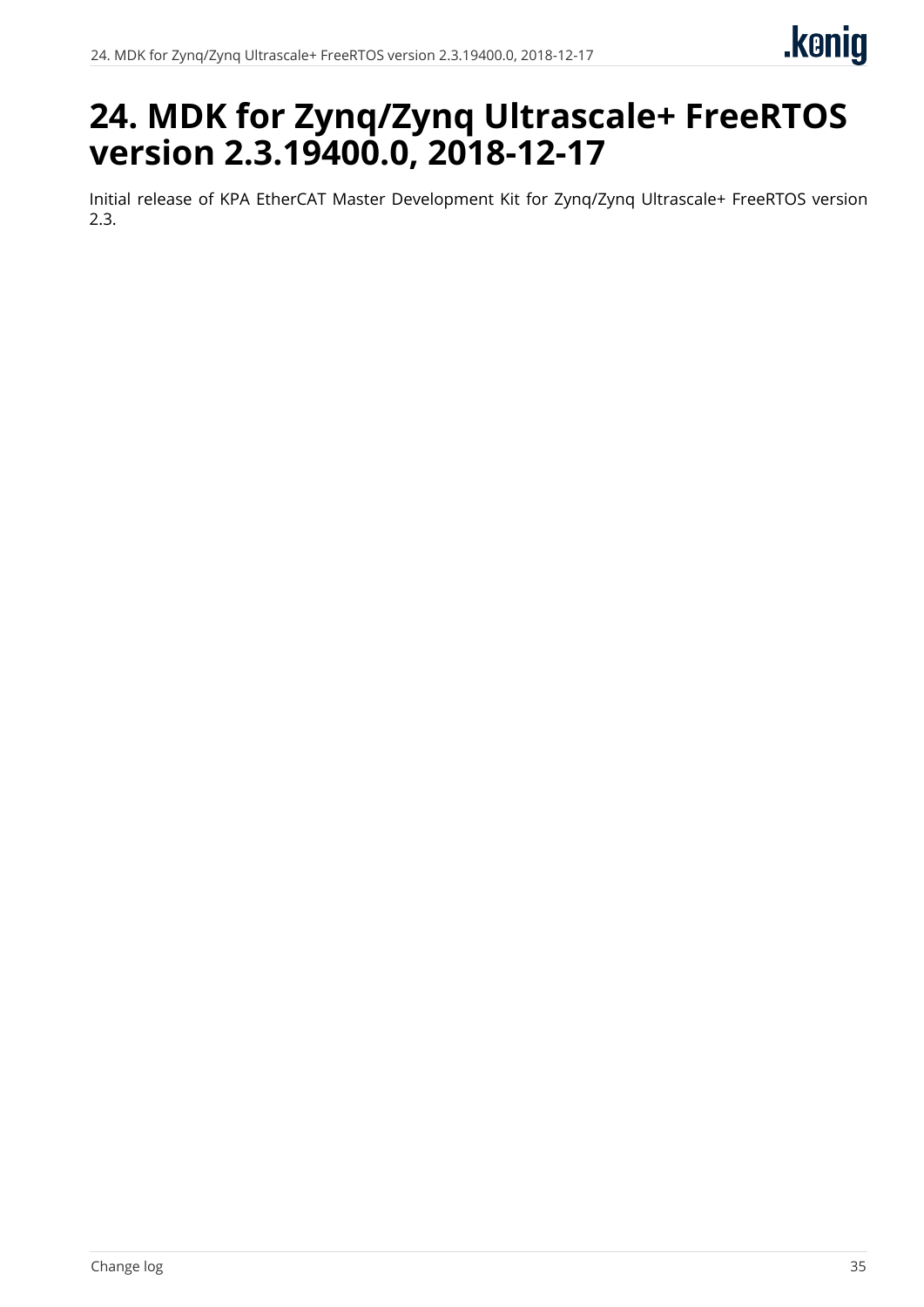# <span id="page-38-0"></span>.konig

# **25. MRT for RTX64 2.2.10600.0, 2018-01-31**

Initial release of KPA EtherCAT Master Run-time 2.2 for RTX64 based on version 1.6.

It includes new features:

- Asynchronous control
- Simple Tasks execution
- Multiple EtherCAT Cyclic Tasks
- Modular design
- PI-driven control
- Events based model
- EtherCAT network driver: zero copy